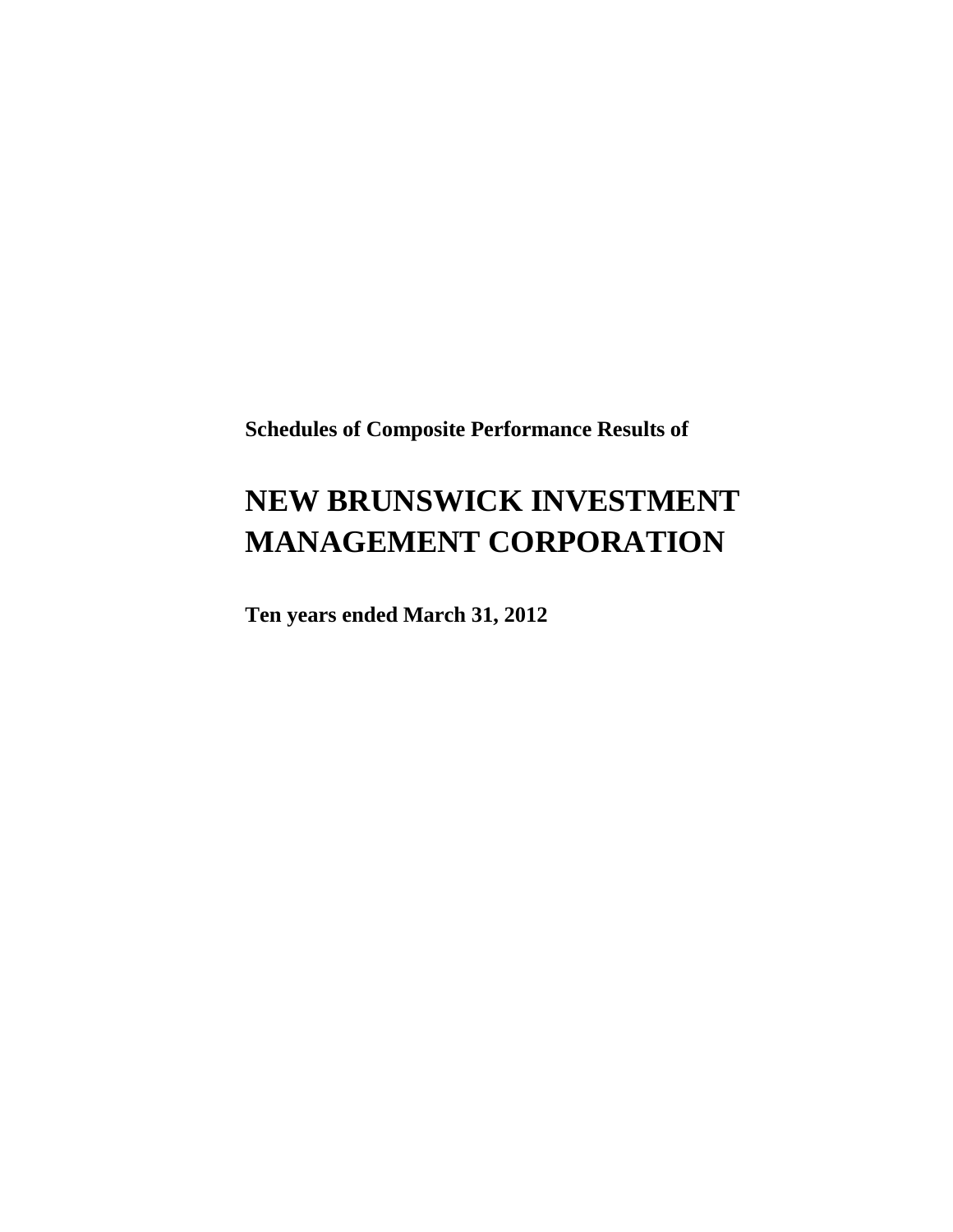#### **Total Funds Under Management**

Schedule of Composite Performance Results Ten years ended March 31, 2012

|                | <b>Total Annual</b> | <b>Benchmark</b> | Composite | Benchmark | <b>Total Assets</b><br>End of Year | <b>Total Assets</b><br>Under |
|----------------|---------------------|------------------|-----------|-----------|------------------------------------|------------------------------|
| Year Ended     | Return %            | Return %         | $SD^*$ %  | $SD^*$ %  | \$ (in millions)                   | Management %                 |
| March 31, 2012 | 5.00                | 4.44             | 5.09      | 5.30      | 9,405.5                            | 100.00                       |
| March 31, 2011 | 10.42               | 9.88             | 10.13     | 10.43     | 9,085.8                            | 100.00                       |
| March 31, 2010 | 19.94               | 20.10            | 10.19     | 10.43     | 8,333.8                            | 100.00                       |
| March 31, 2009 | (18.34)             | (18.58)          |           |           | 7,026.0                            | 100.00                       |
| March 31, 2008 | 0.79                | 0.52             |           |           | 8,693.7                            | 100.00                       |
| March 31, 2007 | 8.68                | 8.00             |           |           | 8,708.3                            | 100.00                       |
| March 31, 2006 | 15.87               | 15.78            |           |           | 8,089.5                            | 100.00                       |
| March 31, 2005 | 8.51                | 8.14             |           |           | 7,046.1                            | 100.00                       |
| March 31, 2004 | 25.27               | 24.96            |           |           | 6,556.0                            | 100.00                       |
| March 31, 2003 | (6.95)              | (7.18)           |           |           | 5,279.6                            | 100.00                       |

\**GIPS require the presentation of the 3 year annualized ex-post standard deviation (SD), using monthly returns of both the composite and the benchmark, for periods ending on or after January 1, 2011. The Corporation early adopted these requirements for its fiscal year ended March 31, 2010. The Corporation has chosen not to provide this information for earlier periods.*

*Performance Returns are presented gross of fees.*

*The accompanying notes are an integral part of this schedule of composite performance.*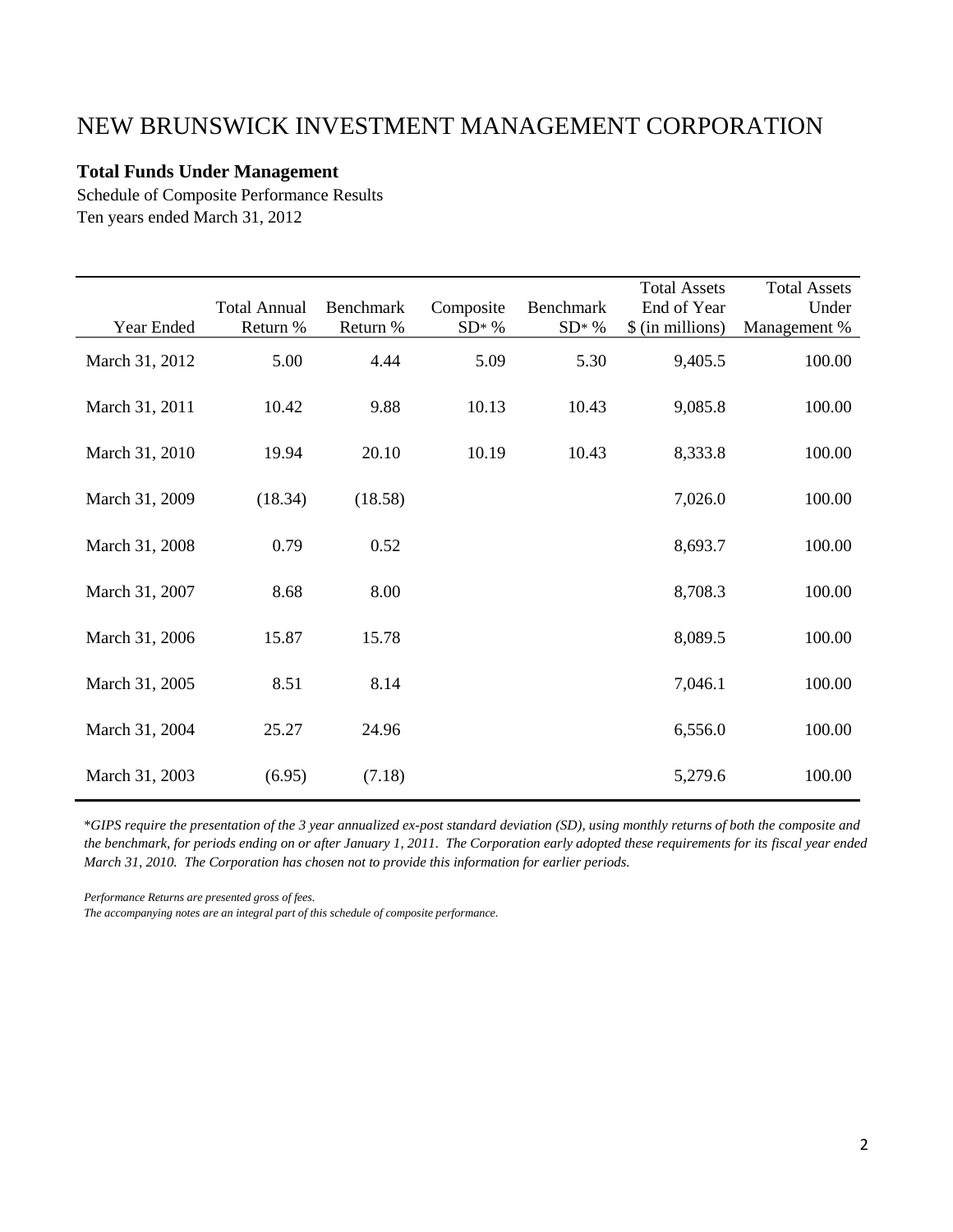### **Total Funds Under Management**

Schedule of Composite Performance Results – By Asset Class Ten years ended March 31, 2012

| Year Ended     |                             | <b>Total Annual</b><br>Return % | Equity % | Alternative<br>Investments % | Nominal<br>Bonds % | Inflation<br>Linked<br>Assets % | Short<br>Term<br>Assets % | Foreign<br>Currency<br>Hedging<br>Overlay* % |
|----------------|-----------------------------|---------------------------------|----------|------------------------------|--------------------|---------------------------------|---------------------------|----------------------------------------------|
| March 31, 2012 | Return                      | 5.00                            | (2.45)   | 10.12                        | 10.01              | 16.17                           | 1.33                      |                                              |
|                | <b>Class Benchmarks</b>     | 4.44                            | (2.72)   | 6.69                         | 9.99               | 16.41                           | 0.94                      |                                              |
|                | Target percentage of assets | 100                             | 46       | 15                           | 28                 | 9                               | $\overline{2}$            |                                              |
| March 31, 2011 | Return                      | 10.42                           | 13.74    | 9.87                         | 5.40               | 10.80                           | 1.11                      |                                              |
|                | Class Benchmarks            | 9.88                            | 13.59    | 7.76                         | 5.03               | 10.59                           | 0.77                      |                                              |
|                | Target percentage of assets | 100                             | 46       | 15                           | 28                 | 9                               | $\overline{2}$            |                                              |
| March 31, 2010 | Return                      | 19.94                           | 31.61    | 12.91                        | 4.12               | 12.07                           | 1.38                      | 1.89                                         |
|                | <b>Class Benchmarks</b>     | 20.10                           | 31.59    | 20.09                        | 1.67               | 10.47                           | 0.33                      | 1.89                                         |
|                | Target percentage of assets | 100                             | 47       | 15                           | 26                 | 9                               | 3                         |                                              |
| March 31, 2009 | Return                      | (18.34)                         | (30.37)  | (19.05)                      | 5.19               | (1.30)                          | 2.79                      | (2.39)                                       |
|                | <b>Class Benchmarks</b>     | (18.58)                         | (30.60)  | (21.68)                      | 6.39               | (0.78)                          | 2.40                      | (2.39)                                       |
|                | Target percentage of assets | 100                             | 45       | 17                           | 27                 | 9                               | $\overline{c}$            |                                              |
| March 31, 2008 | Return                      | 0.79                            | (4.69)   | 5.13                         | 6.98               | 5.90                            | 4.65                      |                                              |
|                | <b>Class Benchmarks</b>     | 0.52                            | (4.93)   | 1.34                         | 6.99               | 6.38                            | 4.61                      |                                              |
|                | Target percentage of assets | 100                             | 47       | 13                           | 28                 | 10                              | $\overline{2}$            |                                              |
| March 31, 2007 | Return                      | 8.68                            | 12.28    | 11.57                        | 5.69               | 0.10                            | 4.27                      |                                              |
|                | Class Benchmarks            | 8.00                            | 12.35    | 7.54                         | 5.33               | 0.04                            | 4.19                      |                                              |
|                | Target percentage of assets | 100                             | 44       | 11                           | 30                 | 12                              | $\overline{3}$            | $\overline{\phantom{0}}$                     |
| March 31, 2006 | Return                      | 15.87                           | 27.23    | 12.84                        | 5.09               | 11.78                           | 3.01                      |                                              |
|                | <b>Class Benchmarks</b>     | 15.78                           | 27.82    | 12.43                        | 4.93               | 11.77                           | 2.84                      |                                              |
|                | Target percentage of assets | 100                             | 39       | 16                           | 30                 | 12                              | 3                         |                                              |
| March 31, 2005 | Return                      | 8.51                            | 11.84    | 6.72                         | 5.28               | 11.32                           | 2.46                      |                                              |
|                | <b>Class Benchmarks</b>     | 8.14                            | 11.50    | 6.38                         | 5.01               | 10.68                           | 2.22                      |                                              |
|                | Target percentage of assets | 100                             | 39       | 16                           | 30                 | 12                              | 3                         | $\overline{\phantom{0}}$                     |
| March 31, 2004 | Return                      | 25.27                           | 39.26    | 26.64                        | 10.27              | 15.42                           | 3.04                      |                                              |
|                | Class Benchmarks            | 24.96                           | 38.03    | 31.84                        | 10.10              | 15.27                           | 2.97                      |                                              |
|                | Target percentage of assets | 100                             | 47       | 12                           | 27                 | 12                              | $\overline{2}$            |                                              |
| March 31, 2003 | Return                      | (6.95)                          | (22.55)  | (16.72)                      | 9.76               | 19.99                           | 2.87                      |                                              |
|                | <b>Class Benchmarks</b>     | (7.18)                          | (22.12)  | (19.86)                      | 9.42               | 19.93                           | 2.68                      |                                              |
|                | Target percentage of assets | 100                             | 47       | 6                            | 31                 | 12                              | $\overline{4}$            |                                              |

*Performance Returns are presented gross of fees.*

*The accompanying notes are an integral part of this schedule of composite performance.*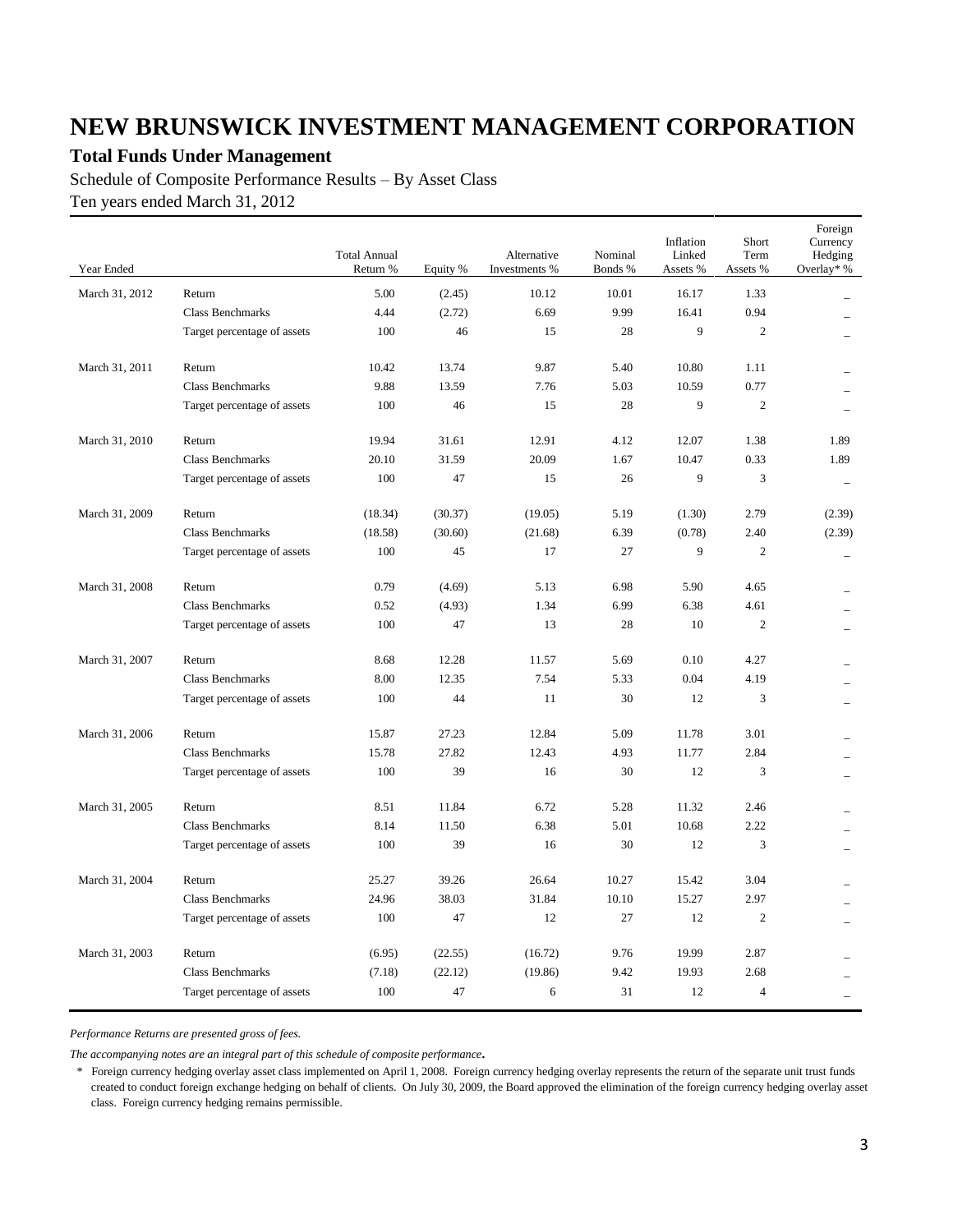### **Total Funds Under Management**

Schedule of Composite Performance Results – By Asset Class Annualized for the periods indicated

| <b>Annual Compound Returns</b> |                         | <b>Total Annual</b><br>Return % | Equity % | Alternative<br>Investments % | Nominal<br>Bonds % | Inflation<br>Linked<br>Assets % | Short<br>Term<br>Assets % | Foreign<br>Currency<br>Hedging<br>Overlay* % |
|--------------------------------|-------------------------|---------------------------------|----------|------------------------------|--------------------|---------------------------------|---------------------------|----------------------------------------------|
| 10 Years                       | Return                  | 6.19                            | 5.26     | 5.12                         | 6.76               | 10.03                           | 2.68                      |                                              |
|                                | <b>Class Benchmarks</b> | 5.87                            | 5.14     | 4.06                         | 6.46               | 9.89                            | 2.39                      |                                              |
| 9 Years                        | Return                  | 7.76                            | 8.91     | 7.87                         | 6.43               | 8.98                            | 2.66                      |                                              |
|                                | <b>Class Benchmarks</b> | 7.43                            | 8.71     | 7.13                         | 6.13               | 8.83                            | 2.35                      | -                                            |
| 8 Years                        | Return                  | 5.75                            | 5.62     | 5.73                         | 5.96               | 8.20                            | 2.62                      |                                              |
|                                | <b>Class Benchmarks</b> | 5.42                            | 5.51     | 4.39                         | 5.65               | 8.05                            | 2.28                      |                                              |
| 7 Years                        | Return                  | 5.36                            | 4.76     | 5.59                         | 6.06               | 7.76                            | 2.64                      |                                              |
|                                | <b>Class Benchmarks</b> | 5.04                            | 4.68     | 4.10                         | 5.74               | 7.68                            | 2.29                      |                                              |
| 6 Years                        | Return                  | 3.70                            | 1.42     | 4.43                         | 6.22               | 7.10                            | 2.58                      |                                              |
|                                | <b>Class Benchmarks</b> | 3.34                            | 1.26     | 2.78                         | 5.87               | 7.01                            | 2.19                      |                                              |
| 5 Years                        | Return                  | 2.74                            | (0.63)   | 3.06                         | 6.32               | 8.56                            | 2.24                      |                                              |
|                                | <b>Class Benchmarks</b> | 2.44                            | (0.83)   | 1.85                         | 5.98               | 8.46                            | 1.80                      |                                              |
| 4 Years                        | Return                  | 3.23                            | 0.42     | 2.55                         | 6.16               | 9.23                            | 1.65                      | (0.14)                                       |
|                                | <b>Class Benchmarks</b> | 2.92                            | 0.23     | 1.97                         | 5.73               | 8.99                            | 1.11                      | (0.14)                                       |
| 3 Years                        | Return                  | 11.62                           | 13.45    | 10.96                        | 6.48               | 12.99                           | 1.27                      | 0.63                                         |
|                                | <b>Class Benchmarks</b> | 11.29                           | 13.29    | 11.35                        | 5.51               | 12.46                           | 0.68                      | 0.63                                         |
| 2 Years                        | Return                  | 7.68                            | 5.33     | 9.99                         | 7.68               | 13.45                           | 1.22                      |                                              |
|                                | <b>Class Benchmarks</b> | 7.13                            | 5.12     | 7.22                         | 7.48               | 13.47                           | 0.85                      |                                              |
| 1 Year                         | Return                  | 5.00                            | (2.45)   | 10.12                        | 10.01              | 16.17                           | 1.33                      |                                              |
|                                | <b>Class Benchmarks</b> | 4.44                            | (2.72)   | 6.69                         | 9.99               | 16.41                           | 0.94                      |                                              |

*Performance Returns are presented gross of fees.*

*The accompanying notes are an integral part of this schedule of composite performance.*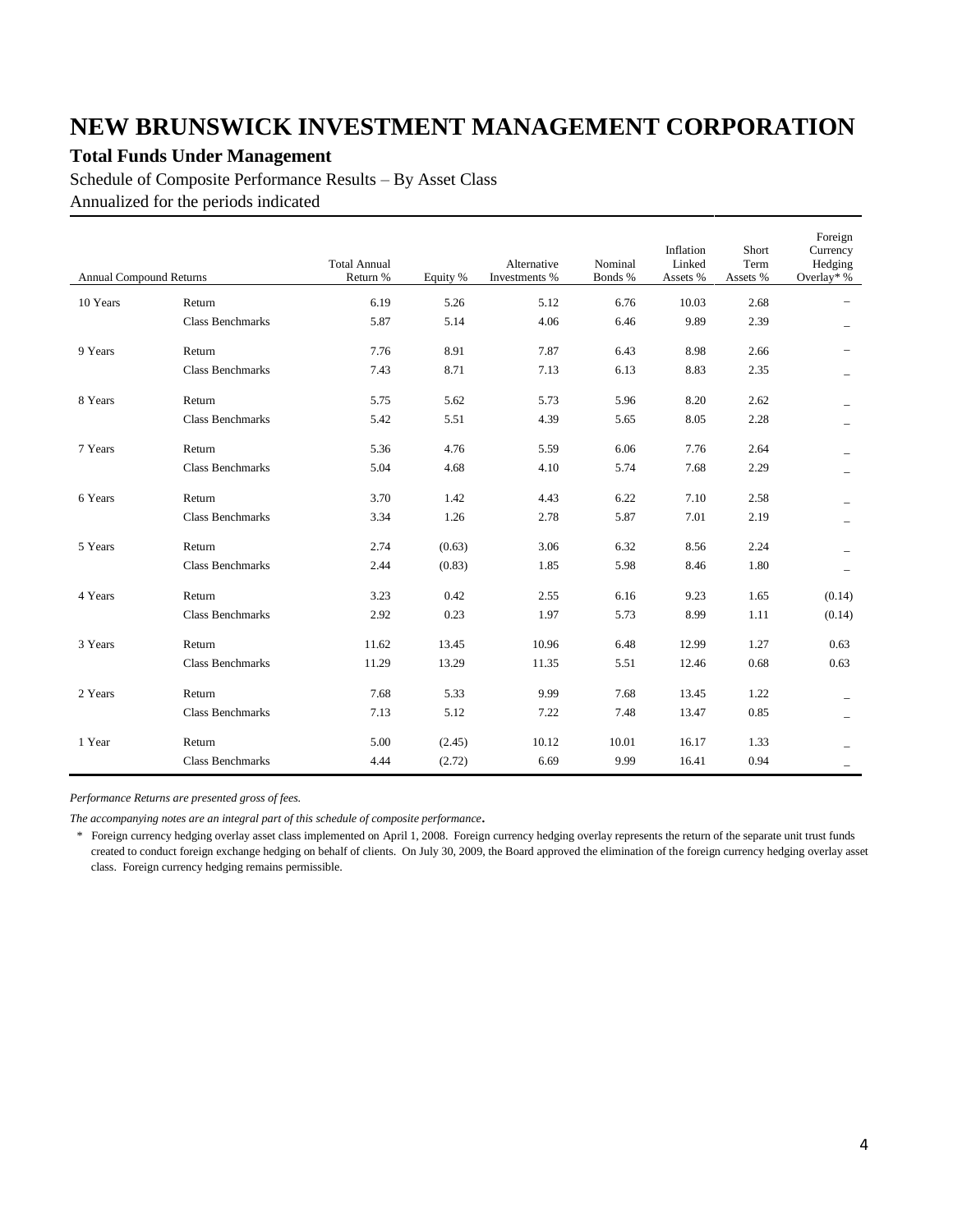#### **Public Service Superannuation Fund**

Supplemental Schedule of Composite Performance Results – Total Fund (*note 3*) Ten years ended March 31, 2012

| Year Ended     | <b>Total Annual</b><br>Return % | Benchmark<br>Return % | Portfolio<br>$SD* %$ | <b>Benchmark</b><br>$SD* %$ | <b>Total Assets</b><br>End of Year<br>\$ (in millions) | Percentage of<br><b>Total Assets</b><br>Under<br>Management<br>$\%$ |
|----------------|---------------------------------|-----------------------|----------------------|-----------------------------|--------------------------------------------------------|---------------------------------------------------------------------|
| March 31, 2012 | 4.83                            | 4.28                  | 5.13                 | 5.34                        | 5,218.2                                                | 55.48                                                               |
| March 31, 2011 | 10.42                           | 9.88                  | 10.16                | 10.44                       | 5,032.2                                                | 55.39                                                               |
| March 31, 2010 | 19.90                           | 20.05                 | 10.22                | 10.44                       | 4,592.5                                                | 55.11                                                               |
| March 31, 2009 | (18.43)                         | (18.65)               |                      |                             | 3,844.8                                                | 54.72                                                               |
| March 31, 2008 | 0.76                            | 0.48                  |                      |                             | 4,724.0                                                | 54.34                                                               |
| March 31, 2007 | 8.77                            | 8.08                  |                      |                             | 4,701.1                                                | 53.98                                                               |
| March 31, 2006 | 16.05                           | 15.96                 |                      |                             | 4,333.4                                                | 53.57                                                               |
| March 31, 2005 | 8.53                            | 8.17                  |                      |                             | 3,745.4                                                | 53.16                                                               |
| March 31, 2004 | 25.51                           | 25.21                 |                      |                             | 3,456.0                                                | 52.72                                                               |
| March 31, 2003 | (7.32)                          | (7.54)                |                      |                             | 2,753.5                                                | 52.15                                                               |

\**GIPS require the presentation of the 3 year annualized ex-post standard deviation (SD), using monthly returns of both the composite and the benchmark, for periods ending on or after January 1, 2011. The Corporation early adopted these requirements for its fiscal year ended March 31, 2010. The Corporation has chosen not to provide this information for earlier periods.*

*Performance Returns are presented gross of fees.*

*The accompanying notes are an integral part of this schedule of composite performance.*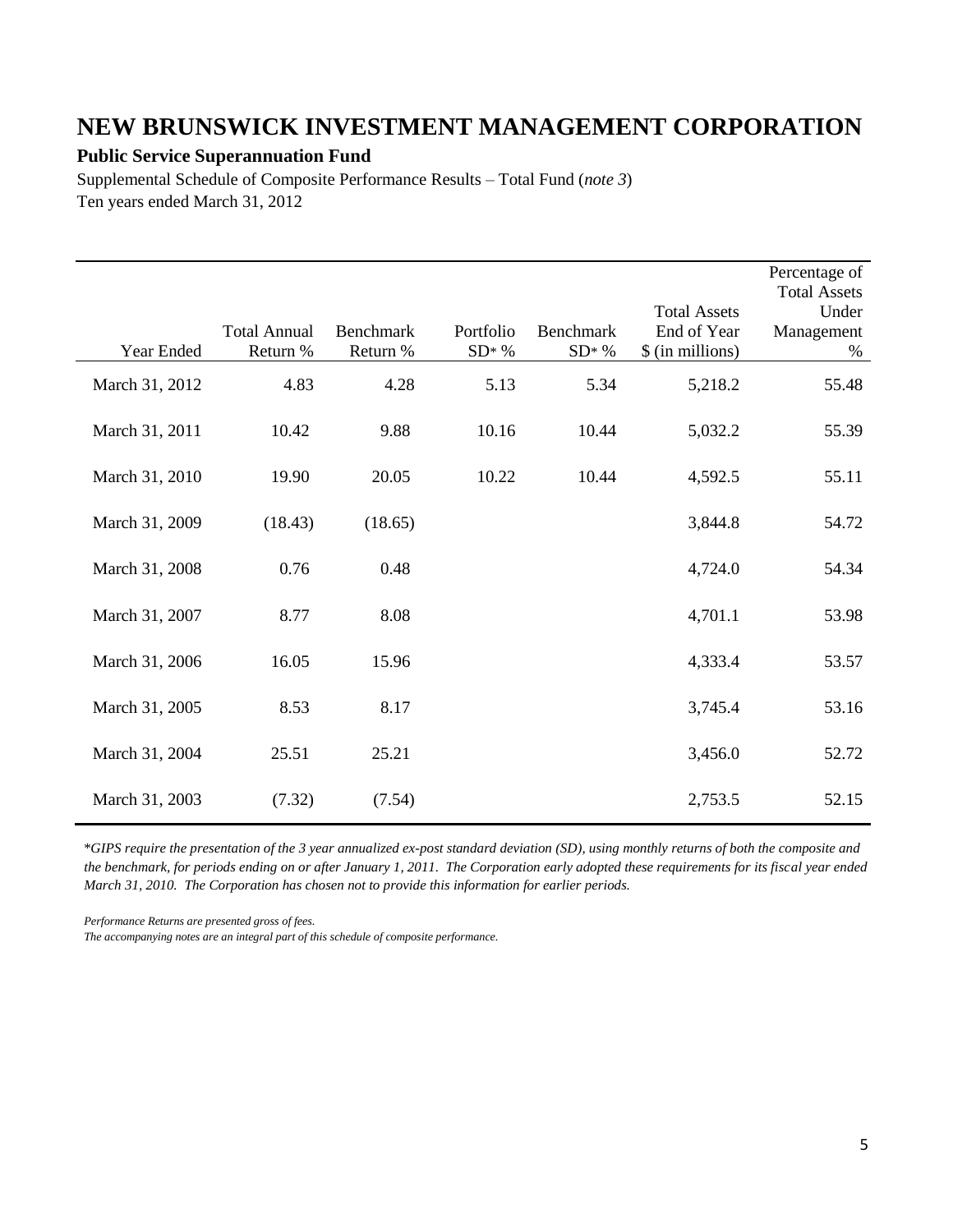### **Public Service Superannuation Fund**

Supplemental Schedule of Composite Performance Results – By Asset Class (*note 3*) Ten years ended March 31, 2012

| Year Ended     |                             | <b>Total Annual</b><br>Return % | Equity % | Alternative<br>Investments % | Nominal<br>Bonds % | Inflation<br>Linked<br>Assets % | Short<br>Term<br>Assets % | Foreign<br>Currency<br>Hedging<br>Overlay* % |
|----------------|-----------------------------|---------------------------------|----------|------------------------------|--------------------|---------------------------------|---------------------------|----------------------------------------------|
| March 31, 2012 | Return                      | 4.83                            | (2.47)   | 9.84                         | 10.01              | 16.18                           | 1.33                      |                                              |
|                | <b>Class Benchmarks</b>     | 4.28                            | (2.73)   | 6.41                         | 9.99               | 16.41                           | 0.94                      |                                              |
|                | Target percentage of assets | 100                             | 47       | 14                           | 28                 | 9                               | $\overline{2}$            |                                              |
|                |                             |                                 |          |                              |                    |                                 |                           |                                              |
| March 31, 2011 | Return                      | 10.42                           | 13.74    | 9.59                         | 5.40               | 10.80                           | 1.11                      |                                              |
|                | <b>Class Benchmarks</b>     | 9.88                            | 13.59    | 7.37                         | 5.03               | 10.59                           | 0.77                      |                                              |
|                | Target percentage of assets | 100                             | 47       | 14                           | 28                 | 9                               | $\mathfrak{2}$            |                                              |
| March 31, 2010 | Return                      | 19.90                           | 31.61    | 11.67                        | 4.12               | 12.07                           | 1.38                      | 1.87                                         |
|                | <b>Class Benchmarks</b>     | 20.05                           | 31.60    | 18.82                        | 1.67               | 10.47                           | 0.33                      | 1.87                                         |
|                | Target percentage of assets | 100                             | 47       | 15                           | 26                 | 9                               | 3                         |                                              |
|                |                             |                                 |          |                              |                    |                                 |                           |                                              |
| March 31, 2009 | Return                      | (18.43)                         | (30.40)  | (18.48)                      | 5.19               | (1.30)                          | 2.79                      | (2.36)                                       |
|                | <b>Class Benchmarks</b>     | (18.65)                         | (30.60)  | (21.05)                      | 6.39               | (0.78)<br>9                     | 2.40<br>$\overline{2}$    | (2.36)                                       |
|                | Target percentage of assets | 100                             | 46       | 16                           | 27                 |                                 |                           | $\overline{\phantom{0}}$                     |
| March 31, 2008 | Return                      | 0.76                            | (4.67)   | 5.57                         | 6.98               | 5.90                            | 4.65                      |                                              |
|                | Class Benchmarks            | 0.48                            | (4.92)   | 1.34                         | 6.99               | 6.38                            | 4.61                      |                                              |
|                | Target percentage of assets | 100                             | 48       | 12                           | 28                 | 10                              | $\overline{2}$            |                                              |
| March 31, 2007 | Return                      | 8.77                            | 12.28    | 11.57                        | 5.69               | 0.10                            | 4.27                      |                                              |
|                | <b>Class Benchmarks</b>     | 8.08                            | 12.35    | 7.54                         | 5.33               | 0.04                            | 4.19                      |                                              |
|                | Target percentage of assets | 100                             | 45       | 11                           | 29                 | 11                              | 3                         |                                              |
| March 31, 2006 | Return                      | 16.05                           | 27.23    | 12.85                        | 5.10               | 11.78                           | 3.01                      |                                              |
|                | <b>Class Benchmarks</b>     | 15.96                           | 27.82    | 12.43                        | 4.93               | 11.77                           | 2.84                      |                                              |
|                | Target percentage of assets | 100                             | 40       | 16                           | 30                 | 11                              | 3                         |                                              |
|                |                             |                                 |          |                              |                    |                                 |                           |                                              |
| March 31, 2005 | Return                      | 8.53                            | 11.83    | 6.72                         | 5.28               | 11.32                           | 2.46                      |                                              |
|                | <b>Class Benchmarks</b>     | 8.17                            | 11.49    | 6.38                         | 5.01               | 10.68                           | 2.22                      |                                              |
|                | Target percentage of assets | 100                             | 40       | 16                           | 30                 | 11                              | 3                         | $\equiv$                                     |
| March 31, 2004 | Return                      | 25.51                           | 39.27    | 26.64                        | 10.27              | 15.42                           | 3.04                      |                                              |
|                | <b>Class Benchmarks</b>     | 25.21                           | 38.06    | 31.84                        | 10.10              | 15.27                           | 2.97                      |                                              |
|                | Target percentage of assets | 100                             | 48       | 12                           | 27                 | 11                              | $\mathbf{2}$              |                                              |
|                |                             |                                 |          |                              |                    |                                 |                           |                                              |
| March 31, 2003 | Return                      | (7.32)                          | (22.60)  | (16.72)                      | 9.76               | 19.99                           | 2.87                      |                                              |
|                | Class Benchmarks            | (7.54)                          | (22.16)  | (19.86)                      | 9.42               | 19.93                           | 2.68                      |                                              |
|                | Target percentage of assets | 100                             | 48       | 6                            | 31                 | 11                              | $\overline{4}$            |                                              |

*Performance Returns are presented gross of fees.*

*The accompanying notes are an integral part of this schedule of composite performance.*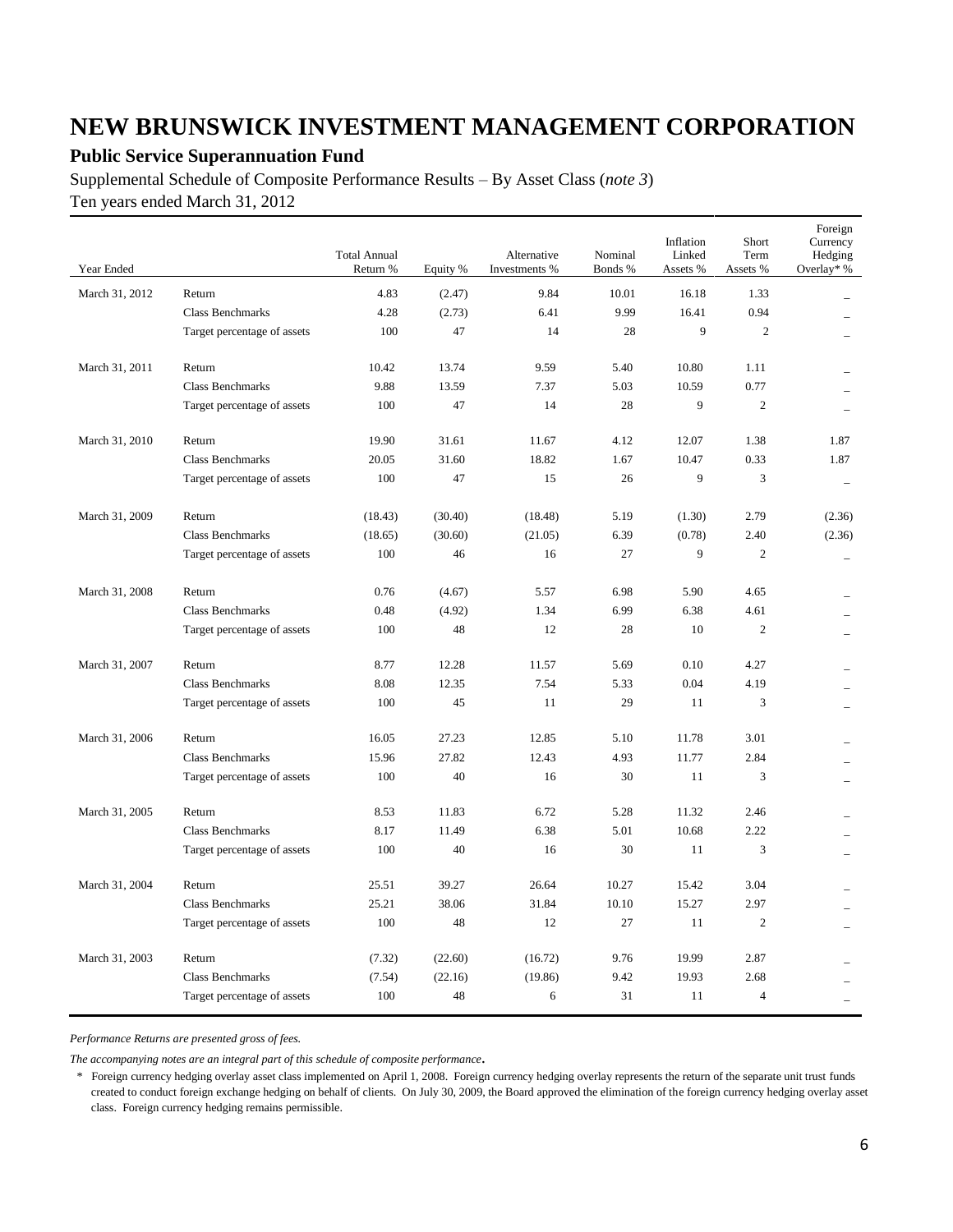### **Public Service Superannuation Fund**

Supplemental Schedule of Composite Performance Results – By Asset Class (*note 3*) Annualized for the periods indicated

| <b>Annual Compound Returns</b> |                         | <b>Total Annual</b><br>Return % | Equity % | Alternative<br>Investments % | Nominal<br>Bonds % | Inflation<br>Linked<br>Assets % | Short<br>Term<br>Assets % | Foreign<br>Currency<br>Hedging<br>Overlay* % |
|--------------------------------|-------------------------|---------------------------------|----------|------------------------------|--------------------|---------------------------------|---------------------------|----------------------------------------------|
| 10 Years                       | Return                  | 6.16                            | 5.25     | 5.07                         | 6.76               | 10.03                           | 2.68                      |                                              |
|                                | <b>Class Benchmarks</b> | 5.84                            | 5.14     | 3.97                         | 6.46               | 9.89                            | 2.39                      |                                              |
| 9 Years                        | Return                  | 7.77                            | 8.91     | 7.82                         | 6.43               | 8.98                            | 2.66                      |                                              |
|                                | <b>Class Benchmarks</b> | 7.45                            | 8.71     | 7.02                         | 6.13               | 8.83                            | 2.35                      |                                              |
| 8 Years                        | Return                  | 5.74                            | 5.61     | 5.67                         | 5.96               | 8.20                            | 2.62                      |                                              |
|                                | <b>Class Benchmarks</b> | 5.41                            | 5.51     | 4.27                         | 5.65               | 8.05                            | 2.28                      |                                              |
| 7 Years                        | Return                  | 5.35                            | 4.75     | 5.52                         | 6.06               | 7.76                            | 2.64                      |                                              |
|                                | <b>Class Benchmarks</b> | 5.02                            | 4.68     | 3.97                         | 5.74               | 7.68                            | 2.29                      |                                              |
| 6 Years                        | Return                  | 3.66                            | 1.41     | 4.35                         | 6.22               | 7.10                            | 2.58                      |                                              |
|                                | <b>Class Benchmarks</b> | 3.30                            | 1.26     | 2.62                         | 5.87               | 7.01                            | 2.19                      |                                              |
| 5 Years                        | Return                  | 2.67                            | (0.64)   | 2.96                         | 6.32               | 8.56                            | 2.24                      |                                              |
|                                | <b>Class Benchmarks</b> | 2.37                            | (0.83)   | 1.67                         | 5.98               | 8.46                            | 1.80                      |                                              |
| 4 Years                        | Return                  | 3.15                            | 0.40     | 2.31                         | 6.16               | 9.24                            | 1.65                      | (0.13)                                       |
|                                | <b>Class Benchmarks</b> | 2.85                            | 0.23     | 1.75                         | 5.73               | 8.99                            | 1.11                      | (0.13)                                       |
| 3 Years                        | Return                  | 11.55                           | 13.44    | 10.36                        | 6.48               | 12.99                           | 1.27                      | 0.62                                         |
|                                | <b>Class Benchmarks</b> | 11.21                           | 13.29    | 10.73                        | 5.51               | 12.46                           | 0.68                      | 0.62                                         |
| 2 Years                        | Return                  | 7.59                            | 5.32     | 9.71                         | 7.68               | 13.46                           | 1.22                      |                                              |
|                                | <b>Class Benchmarks</b> | 7.04                            | 5.11     | 6.89                         | 7.48               | 13.47                           | 0.85                      | -                                            |
| 1 Year                         | Return                  | 4.83                            | (2.47)   | 9.84                         | 10.01              | 16.18                           | 1.33                      |                                              |
|                                | <b>Class Benchmarks</b> | 4.28                            | (2.73)   | 6.41                         | 9.99               | 16.41                           | 0.94                      |                                              |

*Performance Returns are presented gross of fees.*

*The accompanying notes are an integral part of this schedule of composite performance.*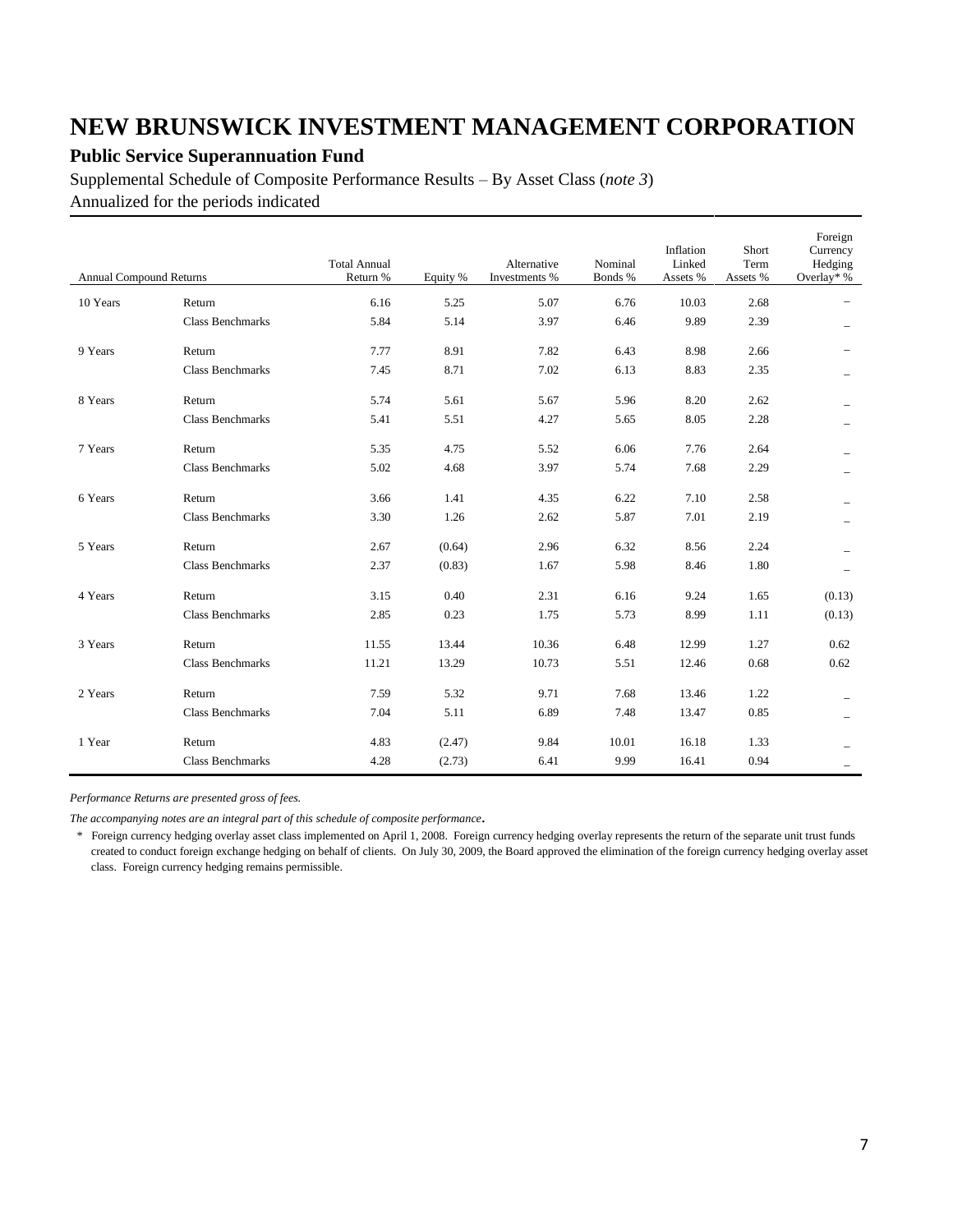#### **Teachers' Pension Fund**

Î.

Supplemental Schedule of Composite Performance Results – Total Fund (*note 3*) Ten years ended March 31, 2012

| Year Ended     | <b>Total Annual</b><br>Return % | <b>Benchmark</b><br>Return % | Portfolio<br>$SD^*$ % | Benchmark<br>$SD* %$ | <b>Total Assets</b><br>End of Year<br>\$ (in millions) | Percentage of<br><b>Total Assets</b><br>Under<br>Management<br>$\%$ |
|----------------|---------------------------------|------------------------------|-----------------------|----------------------|--------------------------------------------------------|---------------------------------------------------------------------|
| March 31, 2012 | 5.21                            | 4.64                         | 5.04                  | 5.26                 | 4,156.3                                                | 44.19                                                               |
| March 31, 2011 | 10.41                           | 9.88                         | 10.10                 | 10.42                | 4,024.1                                                | 44.29                                                               |
| March 31, 2010 | 19.99                           | 20.17                        | 10.17                 | 10.42                | 3,713.9                                                | 44.56                                                               |
| March 31, 2009 | (18.24)                         | (18.51)                      |                       |                      | 3,157.8                                                | 44.94                                                               |
| March 31, 2008 | 0.83                            | 0.56                         |                       |                      | 3,941.1                                                | 45.33                                                               |
| March 31, 2007 | 8.58                            | 7.90                         |                       |                      | 3,978.2                                                | 45.68                                                               |
| March 31, 2006 | 15.67                           | 15.58                        |                       |                      | 3,728.6                                                | 46.09                                                               |
| March 31, 2005 | 8.47                            | 8.10                         |                       |                      | 3,276.1                                                | 46.49                                                               |
| March 31, 2004 | 24.98                           | 24.68                        |                       |                      | 3,076.4                                                | 46.92                                                               |
| March 31, 2003 | (6.53)                          | (6.78)                       |                       |                      | 2,506.7                                                | 47.48                                                               |

\**GIPS require the presentation of the 3 year annualized ex-post standard deviation (SD), using monthly returns of both the composite and the benchmark, for periods ending on or after January 1, 2011. The Corporation early adopted these requirements for its fiscal year ended March 31, 2010. The Corporation has chosen not to provide this information for earlier periods.*

*Performance Returns are presented gross of fees.*

*The accompanying notes are an integral part of this schedule of composite performance.*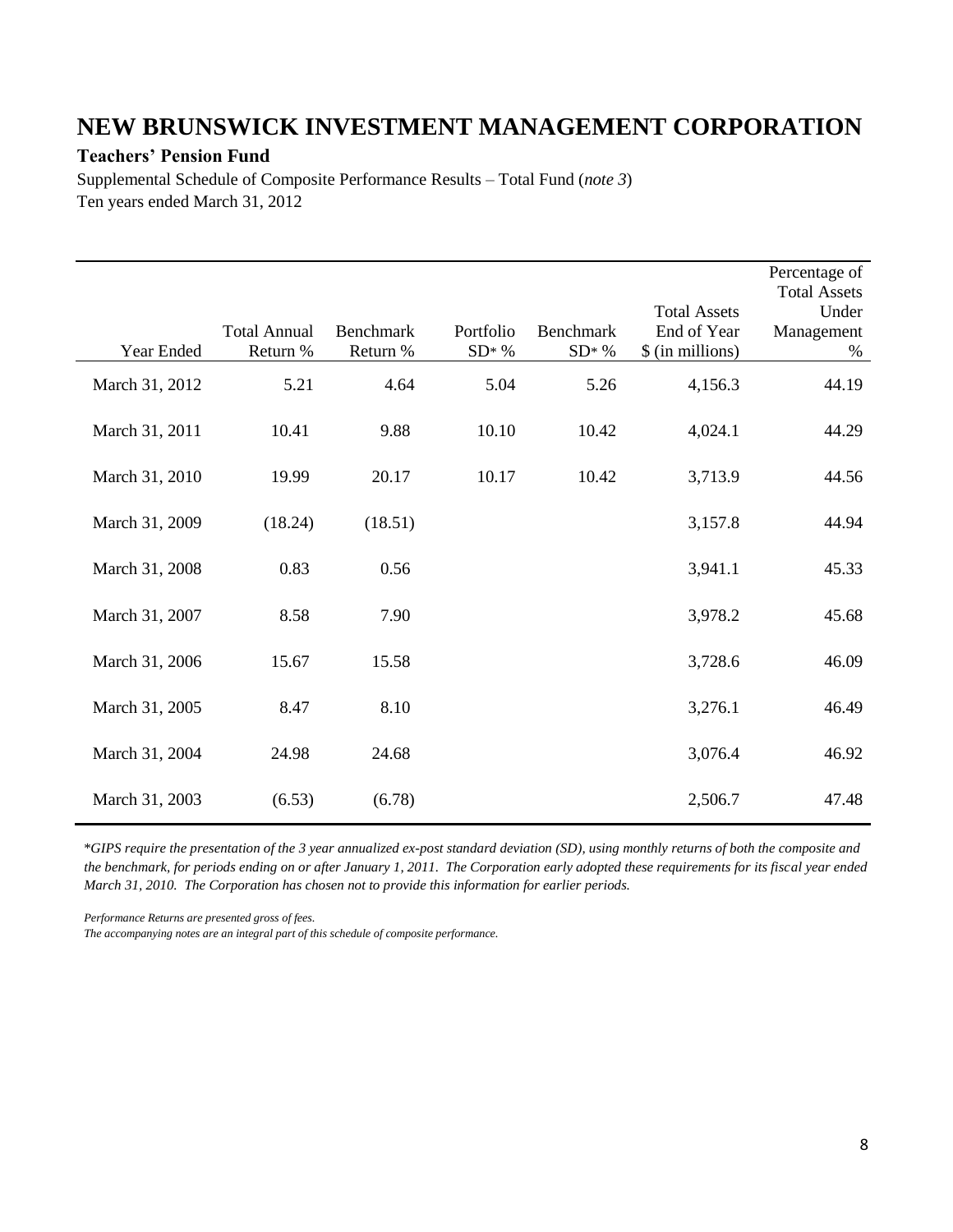### **Teachers' Pension Fund**

Supplemental Schedule of Composite Performance Results – By Asset Class (*note 3*) Ten years ended March 31, 2012

| Year Ended     |                             | <b>Total Annual</b><br>Return % | Equity % | Alternative<br>Investments % | Nominal<br>Bonds % | Inflation<br>Linked<br>Assets % | Short<br>Term<br>Assets % | Foreign<br>Currency<br>Hedging<br>Overlay* % |
|----------------|-----------------------------|---------------------------------|----------|------------------------------|--------------------|---------------------------------|---------------------------|----------------------------------------------|
| March 31, 2012 | Return                      | 5.21                            | (2.44)   | 10.44                        | 10.01              | 16.18                           | 1.33                      |                                              |
|                | <b>Class Benchmarks</b>     | 4.64                            | (2.71)   | 7.00                         | 9.98               | 16.41                           | 0.94                      |                                              |
|                | Target percentage of assets | 100                             | 45       | 15                           | 28                 | 10                              | $\mathbf{2}$              |                                              |
| March 31, 2011 | Return                      | 10.41                           | 13.75    | 10.19                        | 5.40               | 10.80                           | 1.11                      |                                              |
|                | <b>Class Benchmarks</b>     | 9.88                            | 13.58    | 8.21                         | 5.03               | 10.59                           | 0.77                      |                                              |
|                | Target percentage of assets | 100                             | 45       | 15                           | 28                 | 10                              | $\overline{c}$            |                                              |
| March 31, 2010 | Return                      | 19.99                           | 31.61    | 14.36                        | 4.12               | 12.07                           | 1.38                      | 1.93                                         |
|                | <b>Class Benchmarks</b>     | 20.17                           | 31.56    | 21.57                        | 1.67               | 10.47                           | 0.33                      | 1.93                                         |
|                | Target percentage of assets | 100                             | 45       | 16                           | 26                 | 10                              | 3                         |                                              |
| March 31, 2009 | Return                      | (18.24)                         | (30.33)  | (19.72)                      | 5.19               | (1.30)                          | 2.79                      | (2.43)                                       |
|                | <b>Class Benchmarks</b>     | (18.51)                         | (30.59)  | (22.40)                      | 6.39               | (0.78)                          | 2.40                      | (2.43)                                       |
|                | Target percentage of assets | 100                             | 44       | 17                           | 27                 | 10                              | $\mathfrak{2}$            | $\equiv$                                     |
| March 31, 2008 | Return                      | 0.83                            | (4.72)   | 4.65                         | 6.98               | 5.90                            | 4.65                      |                                              |
|                | <b>Class Benchmarks</b>     | 0.56                            | (4.94)   | 1.34                         | 6.99               | 6.38                            | 4.61                      |                                              |
|                | Target percentage of assets | 100                             | 46       | 13                           | 28                 | 10                              | $\overline{2}$            |                                              |
| March 31, 2007 | Return                      | 8.58                            | 12.28    | 11.57                        | 5.69               | 0.10                            | 4.27                      |                                              |
|                | <b>Class Benchmarks</b>     | 7.90                            | 12.35    | 7.54                         | 5.33               | 0.04                            | 4.19                      |                                              |
|                | Target percentage of assets | 100                             | 43       | 11                           | 30                 | 12                              | 3                         |                                              |
| March 31, 2006 | Return                      | 15.67                           | 27.22    | 12.82                        | 5.09               | 11.78                           | 3.01                      |                                              |
|                | <b>Class Benchmarks</b>     | 15.58                           | 27.83    | 12.43                        | 4.93               | 11.77                           | 2.84                      |                                              |
|                | Target percentage of assets | 100                             | 38       | 16                           | 31                 | 12                              | 3                         |                                              |
| March 31, 2005 | Return                      | 8.47                            | 11.85    | 6.71                         | 5.28               | 11.32                           | 2.46                      |                                              |
|                | Class Benchmarks            | 8.10                            | 11.51    | 6.38                         | 5.01               | 10.68                           | 2.22                      |                                              |
|                | Target percentage of assets | 100                             | 38       | 16                           | 31                 | 12                              | $\mathfrak{Z}$            |                                              |
| March 31, 2004 | Return                      | 24.98                           | 39.24    | 26.63                        | 10.26              | 15.42                           | 3.04                      |                                              |
|                | <b>Class Benchmarks</b>     | 24.68                           | 38.00    | 31.84                        | 10.10              | 15.27                           | 2.97                      |                                              |
|                | Target percentage of assets | 100                             | 46       | 12                           | 28                 | 12                              | $\overline{2}$            |                                              |
| March 31, 2003 | Return                      | (6.53)                          | (22.50)  | (16.73)                      | 9.76               | 19.99                           | 2.87                      |                                              |
|                | <b>Class Benchmarks</b>     | (6.78)                          | (22.07)  | (19.86)                      | 9.42               | 19.93                           | 2.68                      |                                              |
|                | Target percentage of assets | 100                             | 46       | 6                            | 32                 | 12                              | $\overline{4}$            |                                              |

*Performance Returns are presented gross of fees.*

*The accompanying notes are an integral part of this schedule of composite performance.*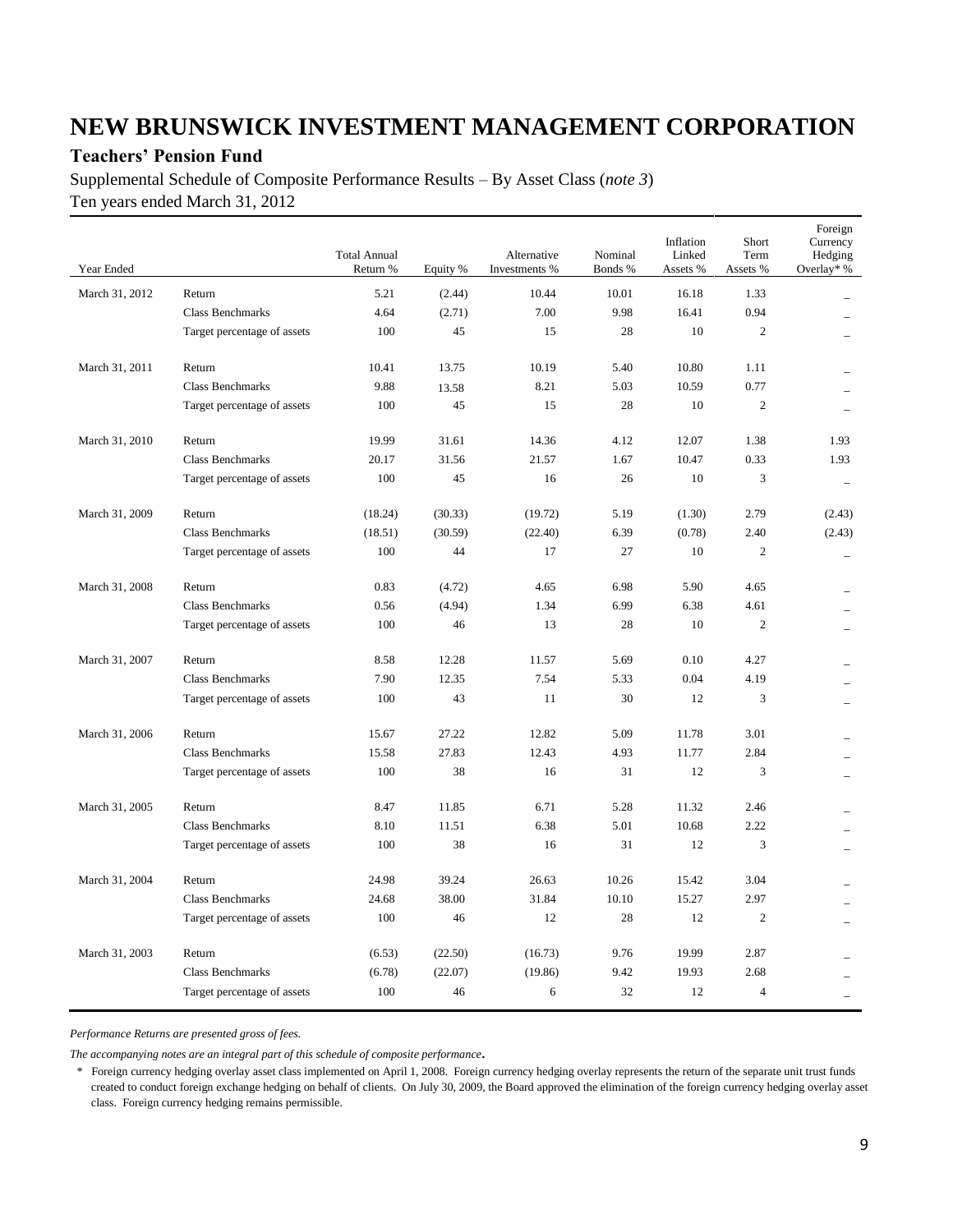### **Teachers' Pension Fund**

Supplemental Schedule of Composite Performance Results – By Asset Class (*note 3*) Annualized for the periods indicated

| <b>Annual Compound Returns</b> |                         | <b>Total Annual</b><br>Return % | Equity % | Alternative<br>Investments % | Nominal<br>Bonds % | Inflation<br>Linked<br>Assets % | Short<br>Term<br>Assets % | Foreign<br>Currency<br>Hedging<br>Overlay* % |
|--------------------------------|-------------------------|---------------------------------|----------|------------------------------|--------------------|---------------------------------|---------------------------|----------------------------------------------|
| 10 Years                       | Return                  | 6.22                            | 5.27     | 5.17                         | 6.76               | 10.03                           | 2.68                      |                                              |
|                                | <b>Class Benchmarks</b> | 5.90                            | 5.15     | 4.17                         | 6.46               | 9.89                            | 2.39                      |                                              |
| 9 Years                        | Return                  | 7.74                            | 8.92     | 7.94                         | 6.43               | 8.98                            | 2.66                      |                                              |
|                                | <b>Class Benchmarks</b> | 7.41                            | 8.71     | 7.25                         | 6.13               | 8.83                            | 2.35                      |                                              |
| 8 Years                        | Return                  | 5.76                            | 5.62     | 5.80                         | 5.96               | 8.20                            | 2.62                      |                                              |
|                                | <b>Class Benchmarks</b> | 5.43                            | 5.51     | 4.52                         | 5.65               | 8.05                            | 2.28                      |                                              |
| 7 Years                        | Return                  | 5.38                            | 4.76     | 5.68                         | 6.05               | 7.76                            | 2.64                      |                                              |
|                                | <b>Class Benchmarks</b> | 5.05                            | 4.68     | 4.25                         | 5.74               | 7.68                            | 2.29                      |                                              |
| 6 Years                        | Return                  | 3.76                            | 1.43     | 4.53                         | 6.22               | 7.10                            | 2.58                      |                                              |
|                                | <b>Class Benchmarks</b> | 3.39                            | 1.26     | 2.95                         | 5.87               | 7.01                            | 2.19                      |                                              |
| 5 Years                        | Return                  | 2.82                            | (0.62)   | 3.17                         | 6.32               | 8.56                            | 2.24                      |                                              |
|                                | <b>Class Benchmarks</b> | 2.52                            | (0.83)   | 2.05                         | 5.98               | 8.46                            | 1.80                      |                                              |
| 4 Years                        | Return                  | 3.32                            | 0.44     | 2.81                         | 6.16               | 9.24                            | 1.65                      | (0.14)                                       |
|                                | <b>Class Benchmarks</b> | 3.01                            | 0.23     | 2.23                         | 5.73               | 8.99                            | 1.11                      | (0.14)                                       |
| 3 Years                        | Return                  | 11.70                           | 13.46    | 11.65                        | 6.48               | 12.99                           | 1.27                      | 0.64                                         |
|                                | <b>Class Benchmarks</b> | 11.38                           | 13.28    | 12.07                        | 5.51               | 12.46                           | 0.68                      | 0.64                                         |
| 2 Years                        | Return                  | 7.78                            | 5.34     | 10.31                        | 7.68               | 13.46                           | 1.22                      |                                              |
|                                | <b>Class Benchmarks</b> | 7.23                            | 5.12     | 7.61                         | 7.48               | 13.47                           | 0.85                      |                                              |
| 1 Year                         | Return                  | 5.21                            | (2.44)   | 10.44                        | 10.01              | 16.18                           | 1.33                      |                                              |
|                                | <b>Class Benchmarks</b> | 4.64                            | (2.71)   | 7.00                         | 9.98               | 16.41                           | 0.94                      |                                              |

*Performance Returns are presented gross of fees.*

*The accompanying notes are an integral part of this schedule of composite performance.*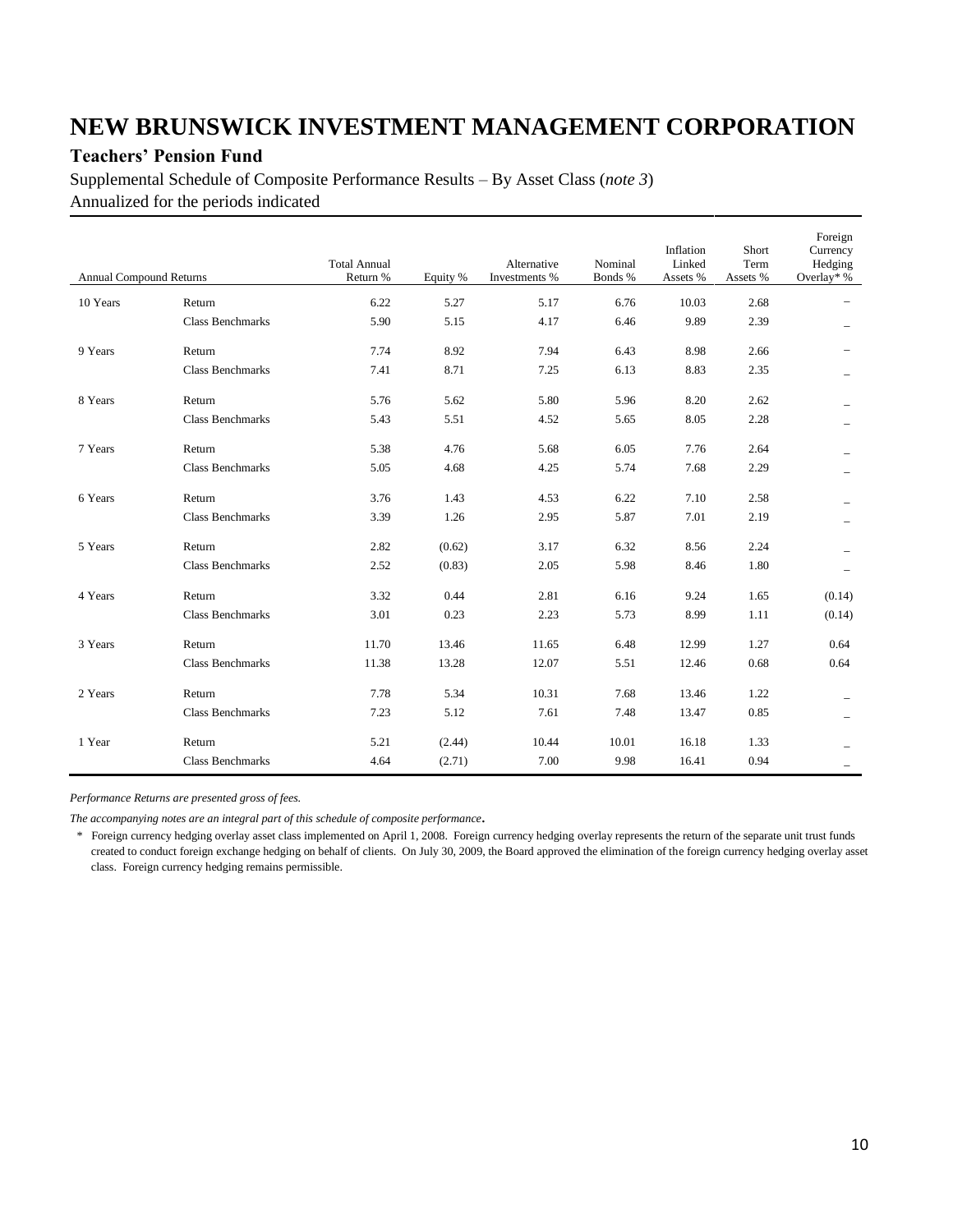### **Judges' Superannuation Fund**

Supplemental Schedule of Composite Performance Results – Total Fund (*note 3*) Ten years ended March 31, 2012

| Year Ended     | <b>Total Annual</b><br>Return % | Benchmark<br>Return % | Portfolio<br>$SD* %$ | <b>Benchmark</b><br>$SD^*$ % | <b>Total Assets</b><br>End of Year<br>\$ (in millions) | Percentage of<br><b>Total Assets</b><br>Under<br>Management<br>$\%$ |
|----------------|---------------------------------|-----------------------|----------------------|------------------------------|--------------------------------------------------------|---------------------------------------------------------------------|
| March 31, 2012 | 4.84                            | 4.28                  | 5.12                 | 5.34                         | 31.1                                                   | 0.33                                                                |
| March 31, 2011 | 10.43                           | 9.88                  | 10.16                | 10.46                        | 29.5                                                   | 0.32                                                                |
| March 31, 2010 | 19.88                           | 20.06                 | 10.23                | 10.46                        | 27.3                                                   | 0.33                                                                |
| March 31, 2009 | (18.46)                         | (18.70)               |                      |                              | 23.4                                                   | 0.34                                                                |
| March 31, 2008 | 0.76                            | 0.48                  |                      |                              | 28.7                                                   | 0.33                                                                |
| March 31, 2007 | 8.77                            | 8.08                  |                      |                              | 29.0                                                   | 0.33                                                                |
| March 31, 2006 | 16.68                           | 16.58                 |                      |                              | 27.5                                                   | 0.34                                                                |
| March 31, 2005 | 8.89                            | 8.51                  |                      |                              | 24.6                                                   | 0.35                                                                |
| March 31, 2004 | 27.05                           | 26.70                 |                      |                              | 23.6                                                   | 0.36                                                                |
| March 31, 2003 | (8.92)                          | (9.11)                |                      |                              | 19.4                                                   | 0.37                                                                |

\**GIPS require the presentation of the 3 year annualized ex-post standard deviation (SD), using monthly returns of both the composite and the benchmark, for periods ending on or after January 1, 2011. The Corporation early adopted these requirements for its fiscal year ended March 31, 2010. The Corporation has chosen not to provide this information for earlier periods.*

*Performance Returns are presented gross of fees.*

*The accompanying notes are an integral part of this schedule of composite performance.*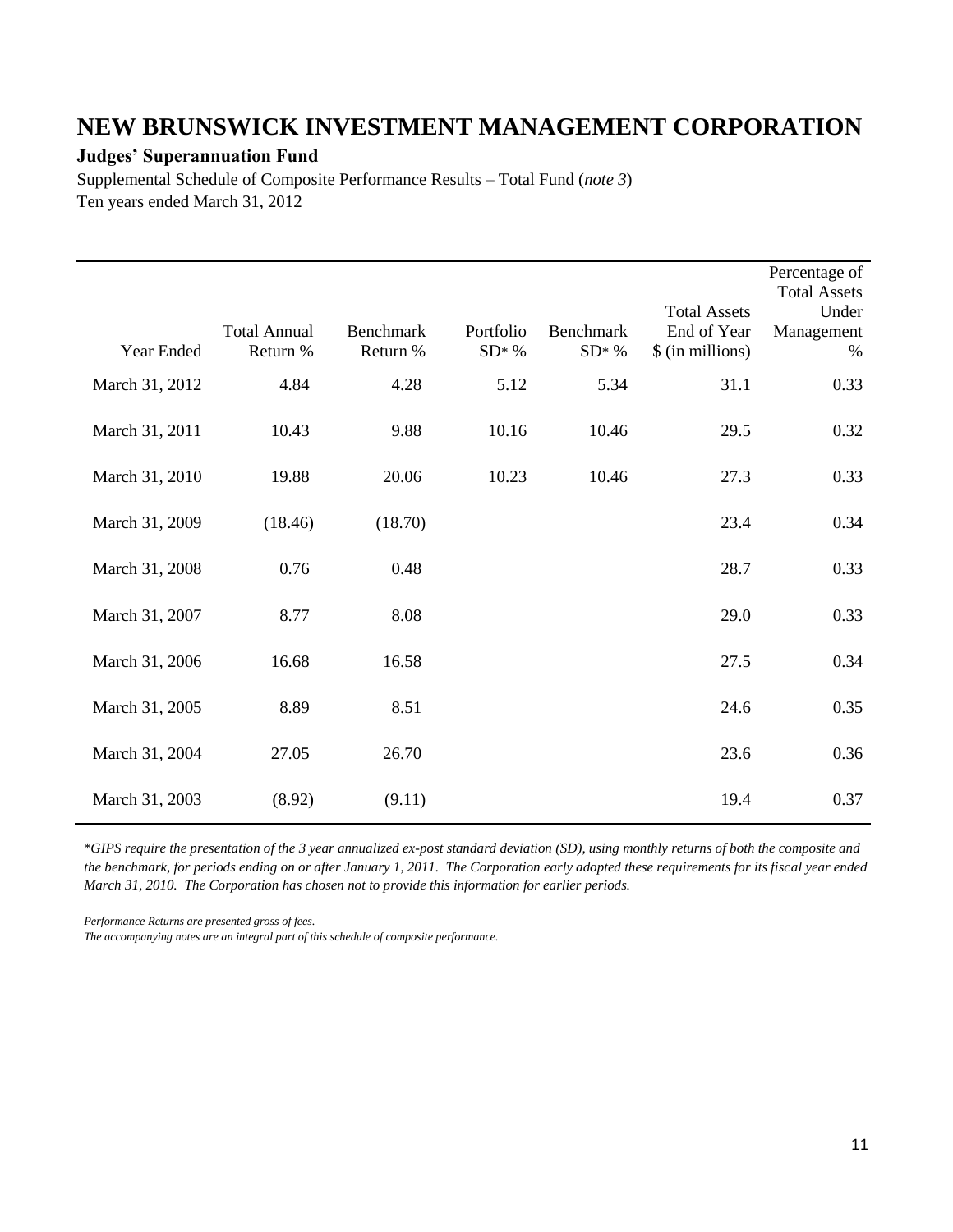### **Judges' Superannuation Fund**

Supplemental Schedule of Composite Performance Results – By Asset Class (*note 3*) Ten years ended March 31, 2012

| Year Ended     |                             | <b>Total Annual</b><br>Return % | Equity % | Alternative<br>Investments % | Nominal<br>Bonds % | Inflation<br>Linked<br>Assets % | Short<br>Term<br>Assets % | Foreign<br>Currency<br>Hedging<br>Overlay* % |
|----------------|-----------------------------|---------------------------------|----------|------------------------------|--------------------|---------------------------------|---------------------------|----------------------------------------------|
| March 31, 2012 | Return                      | 4.84                            | (2.48)   | 9.90                         | 10.01              | 16.17                           | 1.33                      |                                              |
|                | <b>Class Benchmarks</b>     | 4.28                            | (2.75)   | 6.39                         | 9.99               | 16.41                           | 0.94                      |                                              |
|                | Target percentage of assets | 100                             | 47       | 14                           | 28                 | 9                               | $\overline{c}$            |                                              |
|                |                             |                                 |          |                              |                    |                                 |                           |                                              |
| March 31, 2011 | Return                      | 10.43                           | 13.75    | 9.63                         | 5.40               | 10.80                           | 1.11                      |                                              |
|                | <b>Class Benchmarks</b>     | 9.88                            | 13.61    | 7.38                         | 5.03               | 10.59                           | 0.77                      |                                              |
|                | Target percentage of assets | 100                             | 47       | 14                           | 28                 | 9                               | $\overline{2}$            |                                              |
| March 31, 2010 | Return                      | 19.88                           | 31.62    | 11.50                        | 4.12               | 12.07                           | 1.39                      | 1.89                                         |
|                | <b>Class Benchmarks</b>     | 20.06                           | 31.61    | 18.77                        | 1.67               | 10.47                           | 0.33                      | 1.89                                         |
|                | Target percentage of assets | 100                             | 47       | 15                           | 26                 | 9                               | 3                         | $\overline{\phantom{m}}$                     |
| March 31, 2009 | Return                      | (18.46)                         | (30.36)  | (18.46)                      | 5.19               | (1.30)                          | 2.79                      | (2.40)                                       |
|                | <b>Class Benchmarks</b>     | (18.70)                         | (30.60)  | (21.04)                      | 6.39               | (0.78)                          | 2.40                      | (2.40)                                       |
|                | Target percentage of assets | 100                             | 46       | 16                           | 27                 | 9                               | $\overline{c}$            |                                              |
|                |                             |                                 |          |                              |                    |                                 |                           | $\overline{\phantom{a}}$                     |
| March 31, 2008 | Return                      | 0.76                            | (4.67)   | 5.57                         | 6.98               | 5.90                            | 4.65                      |                                              |
|                | <b>Class Benchmarks</b>     | 0.48                            | (4.92)   | 1.34                         | 6.99               | 6.38                            | 4.61                      |                                              |
|                | Target percentage of assets | 100                             | 48       | 12                           | 28                 | 10                              | $\overline{2}$            |                                              |
| March 31, 2007 | Return                      | 8.77                            | 12.28    | 11.58                        | 5.69               | 0.10                            | 4.27                      |                                              |
|                | <b>Class Benchmarks</b>     | 8.08                            | 12.35    | 7.54                         | 5.33               | 0.04                            | 4.19                      |                                              |
|                | Target percentage of assets | 100                             | 45       | 11                           | 29                 | 11                              | $\overline{3}$            |                                              |
| March 31, 2006 | Return                      | 16.68                           | 27.28    | 12.85                        | 5.10               | 11.77                           | 3.01                      |                                              |
|                | Class Benchmarks            | 16.58                           | 27.81    | 12.43                        | 4.93               | 11.77                           | 2.84                      |                                              |
|                | Target percentage of assets | 100                             | 45       | 16                           | 24                 | 12                              | 3                         |                                              |
|                |                             |                                 |          |                              |                    |                                 |                           |                                              |
| March 31, 2005 | Return                      | 8.89                            | 11.82    | 6.71                         | 5.29               | 11.32                           | 2.46                      |                                              |
|                | <b>Class Benchmarks</b>     | 8.51                            | 11.47    | 6.38                         | 5.01               | 10.68                           | 2.22                      |                                              |
|                | Target percentage of assets | 100                             | 45       | 16                           | 24                 | 12                              | 3                         |                                              |
| March 31, 2004 | Return                      | 27.05                           | 39.32    | 26.64                        | 10.28              | 15.42                           | 3.04                      |                                              |
|                | <b>Class Benchmarks</b>     | 26.70                           | 38.15    | 31.84                        | 10.10              | 15.27                           | 2.97                      |                                              |
|                | Target percentage of assets | 100                             | 53       | 12                           | 21                 | 12                              | $\overline{2}$            |                                              |
|                |                             |                                 |          |                              |                    |                                 |                           |                                              |
| March 31, 2003 | Return                      | (8.92)                          | (22.65)  | (16.72)                      | 9.78               | 19.99                           | 2.87                      |                                              |
|                | <b>Class Benchmarks</b>     | (9.11)                          | (22.22)  | (19.86)                      | 9.42               | 19.93                           | 2.68                      |                                              |
|                | Target percentage of assets | 100                             | 53       | 6                            | 25                 | 12                              | $\overline{4}$            | $\equiv$                                     |

*Performance Returns are presented gross of fees.*

*The accompanying notes are an integral part of this schedule of composite performance.*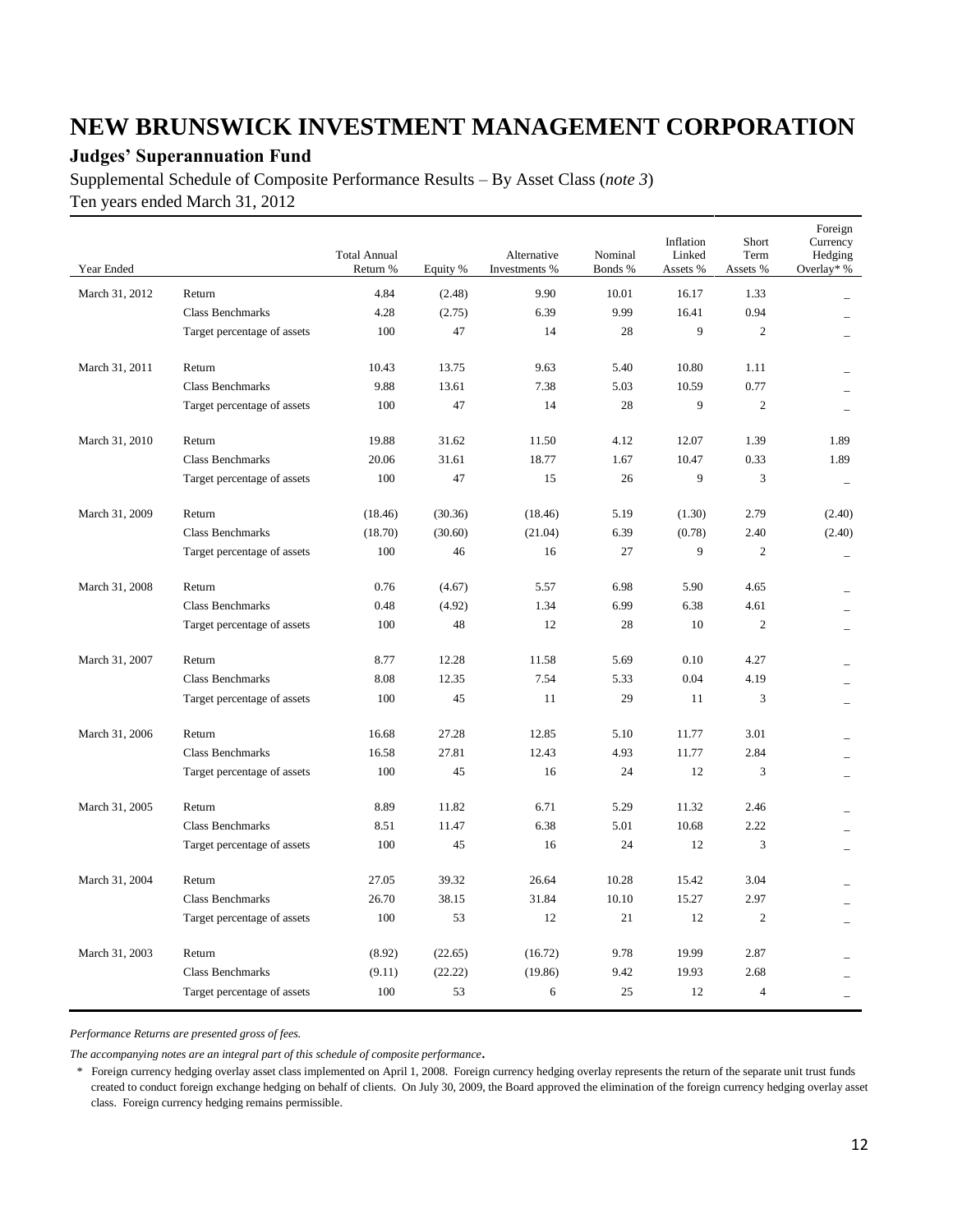### **Judges' Superannuation Fund**

Supplemental Schedule of Composite Performance Results – By Asset Class (*note 3*) Annualized for the periods indicated

| <b>Annual Compound Returns</b> |                         | <b>Total Annual</b><br>Return % | Equity % | Alternative<br>Investments % | Nominal<br>Bonds % | Inflation<br>Linked<br>Assets % | Short<br>Term<br>Assets % | Foreign<br>Currency<br>Hedging<br>Overlay* % |
|--------------------------------|-------------------------|---------------------------------|----------|------------------------------|--------------------|---------------------------------|---------------------------|----------------------------------------------|
| 10 Years                       | Return                  | 6.19                            | 5.26     | 5.06                         | 6.76               | 10.03                           | 2.69                      |                                              |
|                                | <b>Class Benchmarks</b> | 5.87                            | 5.14     | 3.97                         | 6.46               | 9.89                            | 2.39                      |                                              |
| 9 Years                        | Return                  | 8.02                            | 8.92     | 7.81                         | 6.43               | 8.98                            | 2.67                      |                                              |
|                                | <b>Class Benchmarks</b> | 7.68                            | 8.72     | 7.02                         | 6.13               | 8.83                            | 2.35                      |                                              |
| 8 Years                        | Return                  | 5.85                            | 5.62     | 5.66                         | 5.96               | 8.20                            | 2.62                      |                                              |
|                                | <b>Class Benchmarks</b> | 5.52                            | 5.51     | 4.26                         | 5.65               | 8.05                            | 2.28                      |                                              |
| 7 Years                        | Return                  | 5.42                            | 4.77     | 5.51                         | 6.06               | 7.76                            | 2.64                      |                                              |
|                                | <b>Class Benchmarks</b> | 5.10                            | 4.68     | 3.97                         | 5.74               | 7.68                            | 2.29                      |                                              |
| 6 Years                        | Return                  | 3.65                            | 1.42     | 4.34                         | 6.22               | 7.10                            | 2.58                      |                                              |
|                                | <b>Class Benchmarks</b> | 3.29                            | 1.26     | 2.62                         | 5.87               | 7.01                            | 2.19                      |                                              |
| 5 Years                        | Return                  | 2.66                            | (0.62)   | 2.95                         | 6.32               | 8.56                            | 2.24                      |                                              |
|                                | <b>Class Benchmarks</b> | 2.36                            | (0.82)   | 1.66                         | 5.98               | 8.46                            | 1.80                      |                                              |
| 4 Years                        | Return                  | 3.14                            | 0.42     | 2.30                         | 6.16               | 9.23                            | 1.65                      | (0.14)                                       |
|                                | <b>Class Benchmarks</b> | 2.84                            | 0.23     | 1.74                         | 5.73               | 8.99                            | 1.11                      | (0.14)                                       |
| 3 Years                        | Return                  | 11.55                           | 13.45    | 10.34                        | 6.48               | 12.99                           | 1.28                      | 0.62                                         |
|                                | <b>Class Benchmarks</b> | 11.22                           | 13.29    | 10.71                        | 5.51               | 12.46                           | 0.68                      | 0.62                                         |
| 2 Years                        | Return                  | 7.60                            | 5.32     | 9.76                         | 7.68               | 13.45                           | 1.22                      |                                              |
|                                | <b>Class Benchmarks</b> | 7.04                            | 5.11     | 6.88                         | 7.48               | 13.47                           | 0.85                      | $\overline{\phantom{0}}$                     |
| 1 Year                         | Return                  | 4.84                            | (2.48)   | 9.90                         | 10.01              | 16.17                           | 1.33                      |                                              |
|                                | <b>Class Benchmarks</b> | 4.28                            | (2.75)   | 6.39                         | 9.99               | 16.41                           | 0.94                      |                                              |

*Performance Returns are presented gross of fees.*

*The accompanying notes are an integral part of this schedule of composite performance.*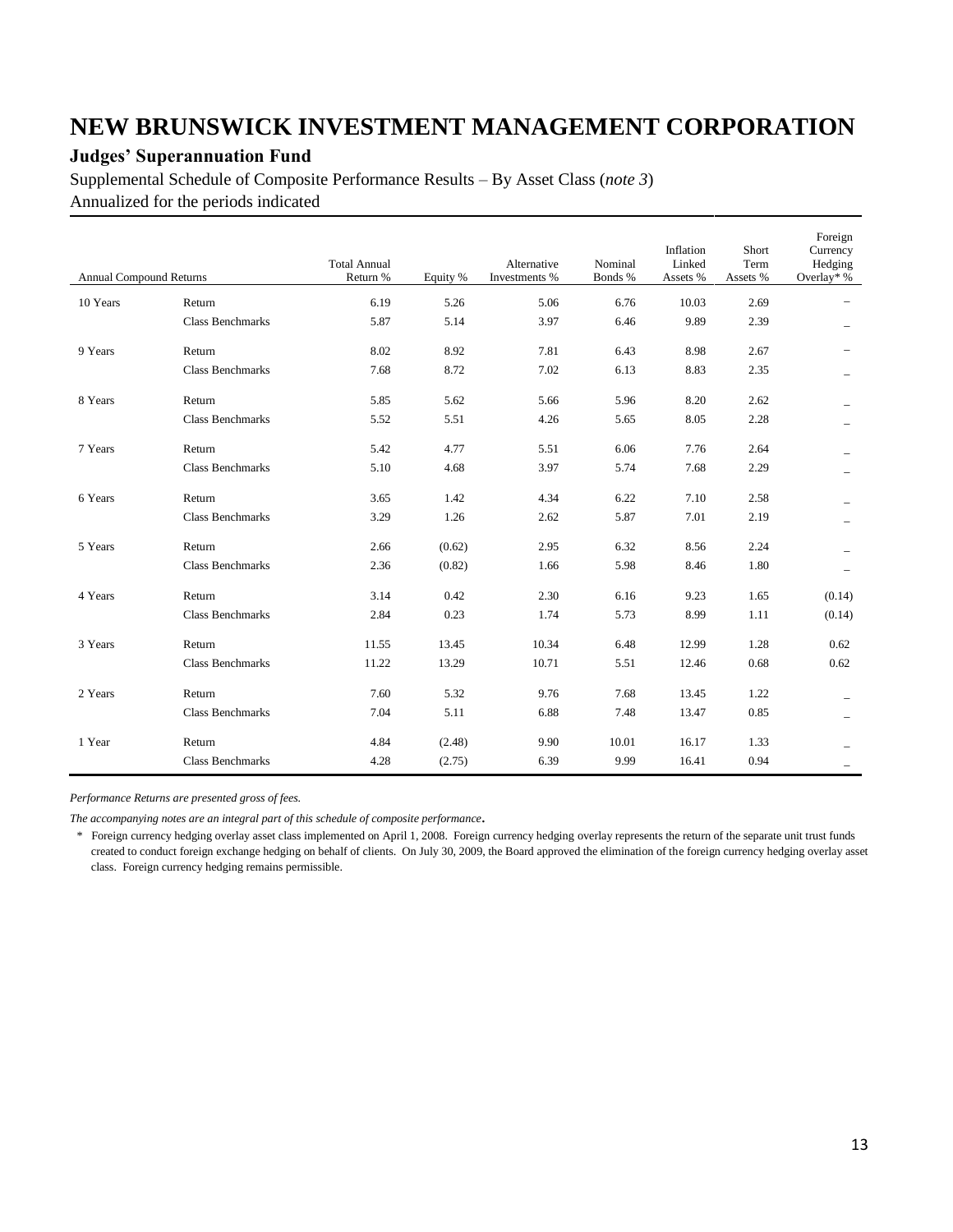**Notes to Schedules of Composite Performance Results**

Ten Years Ended March 31, 2012

### **1. Operations**

New Brunswick Investment Management Corporation ("NBIMC") is a Crown corporation of the Province of New Brunswick. NBIMC was appointed as trustee on March 11, 1996 by an Act of the New Brunswick Legislature and assumed responsibility for the management of the assets of the Public Service Superannuation Fund, the Teachers' Pension Fund and the Judges' Superannuation Fund (collectively, the "Funds" and individually, the "Fund") effective April 1, 1996. On April 1, 1998, the assets of the Funds were transferred to unit trust funds established by NBIMC to facilitate the collective investment management and administration of the assets.

Effective April 1, 2008, separate unit trust funds were created to conduct foreign exchange hedging on behalf of each Fund, according to its investment policy. These foreign currency hedging overlay portfolios are passive in nature and do not attempt to profit from tactical foreign exchange views. On July 30, 2009, the board approved the elimination of the foreign currency hedging overlay asset class. Foreign currency hedging remains permissible.

At March 31, 2012, there were 22 active unit trust funds, each with a specific investment mandate. Each of the Funds holds units of the unit trust funds in accordance with the investment policy of the respective Fund.

### **2. Compliance Statement**

NBIMC claims compliance with the Global Investment Performance Standards (GIPS<sup>®</sup>) and has prepared and presented this report in compliance with the GIPS<sup>®</sup> standards. NBIMC has been independently verified for the periods December 1, 1996 through March 31, 2012.

Verification assesses whether the firm has complied with all the composite construction requirements of the GIPS<sup>®</sup> standards on a firm-wide basis and the firm's policies and procedures are designed to calculate and present performance in compliance with the GIPS<sup>®</sup> standards. The Total Funds composite has been examined for the periods December 1, 1996 through March 31, 2012. The verification and performance examination reports are available upon request.

The Supplemental Schedules of Composite Performance Results for the Public Service Superannuation Fund, the Teachers' Pension Fund, and the Judges' Superannuation Fund have been independently verified and examined for the periods December 1, 1996 through March 31, 2012. The verification and performance examination reports are available upon request.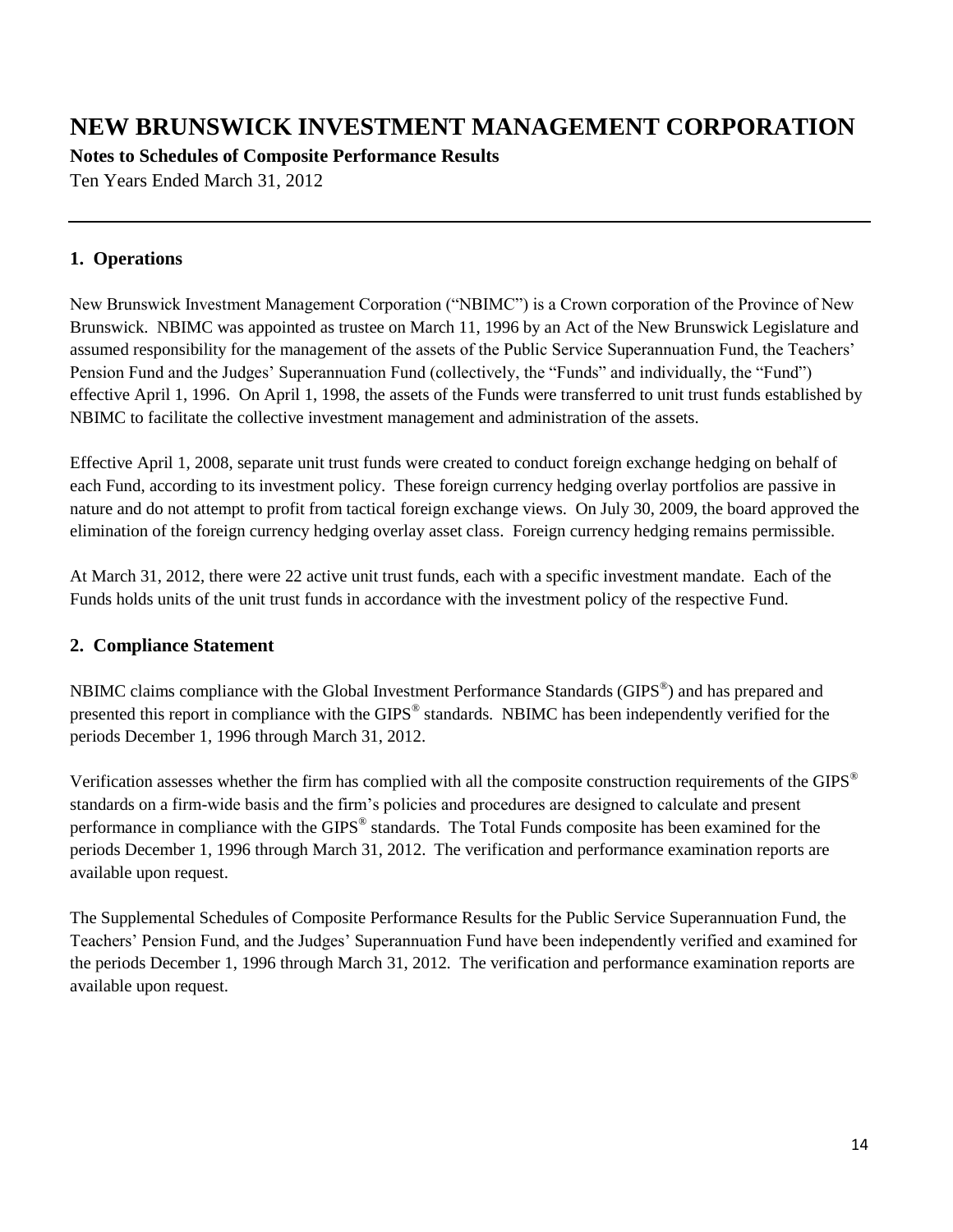**Notes to Schedules of Composite Performance Results**

Ten Years Ended March 31, 2012

### **3. Composites**

The schedule of composite performance presented and the supplemental schedules of composite performance reflecting the Funds represent all of NBIMC's Composites.

#### Schedule of Composite Performance Results -Total Funds Under Management:

The attached schedule of composite performance results presents the performance results of total funds under management from April 1, 2002 to March 31, 2012. All portfolios managed by NBIMC are included in this single composite.

#### Supplemental Schedules:

The supplemental schedules of composite performance results by asset class of each respective Fund present the performance results from April 1, 2002 to March 31, 2012.

#### **4. Calculation of Composite Investment Performance Results**

Additional information regarding NBIMC's policies and procedures for calculating and reporting performance results is available upon request.

- (a) The investment performance for the Funds has been calculated on a time-weighted basis using daily valuations and geometric linking of daily returns to calculate periodic returns. Composite returns are calculated with the aggregate return method using daily valuations and geometric linking of daily returns to calculate periodic returns.
- (b) Performance returns are calculated using trade-date accounting.
- (c) The composite includes all fee paying, discretionary accounts managed by NBIMC.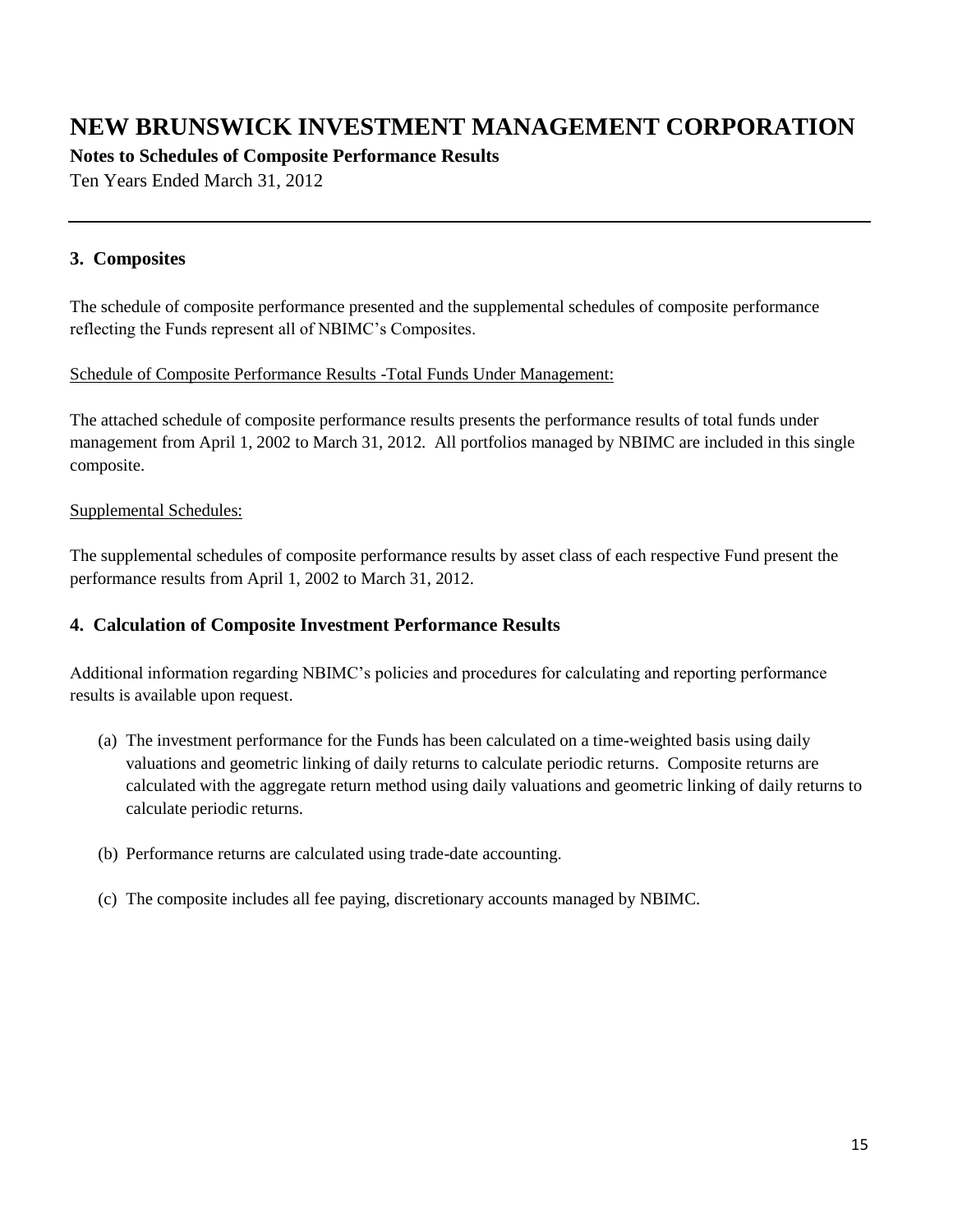**Notes to Schedules of Composite Performance Results**

Ten Years Ended March 31, 2012

#### **4. Calculation of Composite Investment Performance Results (continued)**

(d) Performance returns are calculated on an accrual basis, which include all dividends, net of withholding taxes, interest (including interest income from short term cash investments) and realized and unrealized gains and losses as of the last business day of the fiscal year. The returns reflect the cost of brokerage commissions on completed transactions. Performance returns are computed in Canadian dollars.

Investments are valued at fair value. The determination of fair value is dependent upon the use of measurement inputs with varying degrees of subjectivity. Observable quoted market prices are the most reliable input for fair value measurement. Quoted prices for identical or similar investments in markets that are not active, followed by market-based inputs other than quoted prices that are observable for the investment would be less reliable. Inputs based on subjective factors not observable in a public market are the most subjective. The valuation input on which the Composite Return is based includes all four types.

The Inflation Linked and Alternative Investment asset classes include some assets valued using less reliable input. Inflation Linked investments include real return bonds. The Alternative Investments asset class includes publicly-traded equities, private and publicly-traded real estate investments, infrastructure investments, over-the-counter derivatives as well as investments in private companies made either directly through private placements or through limited partnerships or fund of funds structures. The Real Estate and Infrastructure assets generally have a low correlation to traditional equity and / or fixed income asset classes. These assets are expected to hedge the inflationary characteristics of the pension liabilities and therefore are included in the Inflation Linked asset class for the purpose of Financial Statement Reporting.

Each private investment has unique terms and conditions that must be evaluated separately. Each estimate of fair value is highly subjective and uses valuation inputs that are not observable in a public market. The determination of fair value can include various valuation methodologies, such as discounted cash flows, multiples of earnings measures, third party valuations and comparable recent transactions.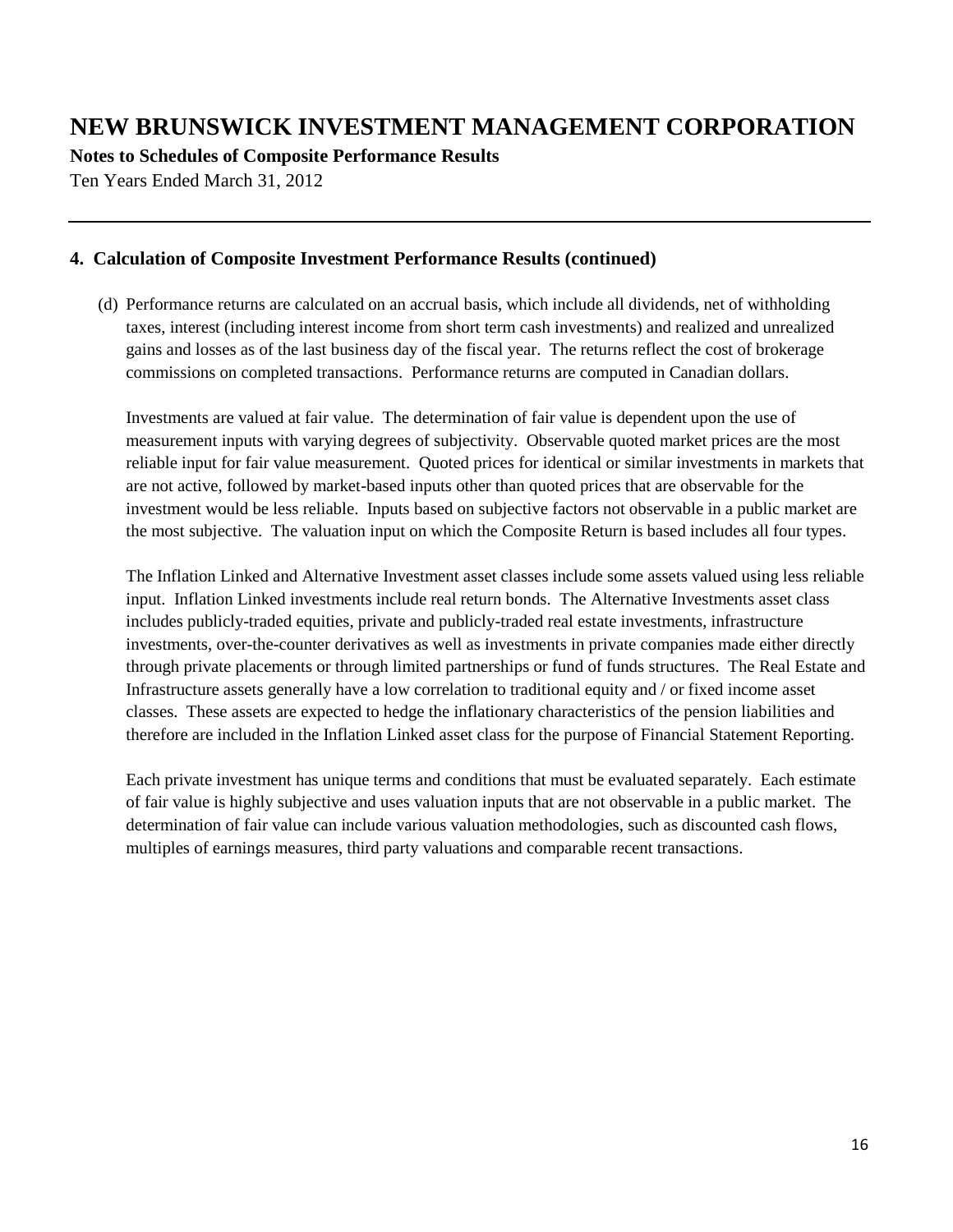**Notes to Schedules of Composite Performance Results**

Ten Years Ended March 31, 2012

#### **4. Calculation of Composite Investment Performance Results (continued)**

Benchmark Index Composition Asset class Periods subsequent to January 2012 † November 2009 †† to December 2011 Equity Weighted Average: Weighted Average: 42.9% S&P/TSX Composite 44.6% S&P/TSX Composite 24.8% S&P 500 23.4% S&P 500 32.3% MSCI EAFE 32.0% MSCI EAFE Alternative Investments Weighted Average: Weighted Average: 26.5% NAREIT Equity 26.7% NAREIT Equity S&P/TSX Capped Reit 7.9% S&P 500 11 9.0% MSCI EAFE 11.0% MSCI EAFE 13.2% CPI + 4% 14.5% CPI + 4% 41.0% DEX 91-day T-Bill Index 30.5% DEX 91-day T-Bill Index 3.1% Call Loan Index 2.3% Call Loan Index Nominal Bonds 94.4% DEX All Government Index DEX All Government Index 5.6% DEX Corporate Index Inflation Linked Assets DEX Real Return Bond Index DEX Real Return Bond Index Short Term Assets Weighted Average: Weighted Average: 93.0% DEX 91-day T-Bill Index 93.0% DEX 91-day T-Bill Index 7.0% Call Loan Index 7.0% Call Loan Index Foreign Currency Hedging Overlay \* Foreign Currency Hedging Overlay Portfolio \* Foreign Currency Hedging Overlay Portfolio \*

(e) Benchmark returns were calculated using the following indices:

† Effective January 11, 2012, the S&P/TSX Capped Reit was added to the Alternative Investments benchmark and the DEX Corporate Index was added to the Nominal Bonds Index.

†† Effective November 1, 2009, the S&P GSCI was removed from Alternative Investments benchmark index.

The benchmark return for the passive FX hedging overlay asset class is equal to actual returns because the strategy does not attempt to profit from tactical foreign exchange views.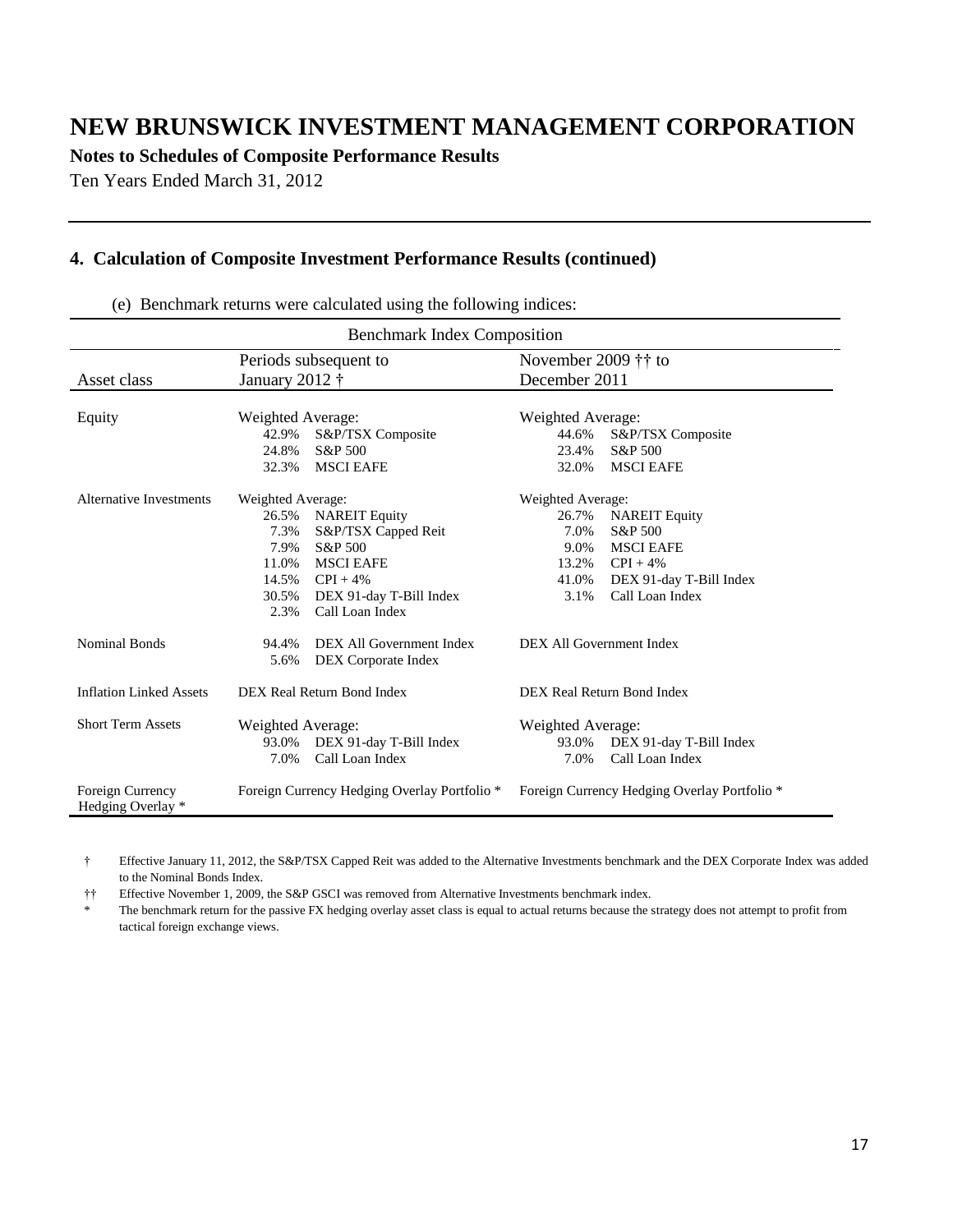**Notes to Schedules of Composite Performance Results**

Ten Years Ended March 31, 2012

#### **4. Calculation of Composite Investment Performance Results (continued)**

(e) Benchmark returns were calculated using the following indices:

| <b>Benchmark Index Composition</b>    |                                                                                                                                                                                                                             |                                                                                      |                                                                                                                                                               |  |  |
|---------------------------------------|-----------------------------------------------------------------------------------------------------------------------------------------------------------------------------------------------------------------------------|--------------------------------------------------------------------------------------|---------------------------------------------------------------------------------------------------------------------------------------------------------------|--|--|
|                                       | April 2008 † -                                                                                                                                                                                                              | September 2007 †† -                                                                  |                                                                                                                                                               |  |  |
| Asset class                           | October 2009                                                                                                                                                                                                                | March 2008                                                                           |                                                                                                                                                               |  |  |
| Equity                                | Weighted Average:<br>45.8%<br>S&P/TSX Composite<br>22.7%<br>S&P 500<br><b>MSCI EAFE</b><br>31.5%                                                                                                                            | Weighted Average:<br>45.2%<br>22.9%<br>8.3%<br>23.6%                                 | S&P/TSX Composite<br>S&P 500<br>Nikkei 225<br><b>MSCI</b> Europe                                                                                              |  |  |
| Alternative Investments               | Weighted Average:<br>26.3%<br><b>NAREIT Equity</b><br>6.4%<br>S&P 500<br><b>MSCI EAFE</b><br>7.6%<br>8.1% $\text{CPI} + 4\%$<br>37.0%<br>DEX 91-day T-Bill Index<br>Call Loan Index<br>2.8%<br>11.7%<br><b>S&amp;P GSCI</b> | Weighted Average:<br>28.1%<br>5.1%<br>6.3%<br>5.6%<br>37.3%<br>2.8%<br>13.8%<br>0.9% | <b>NAREIT Equity</b><br>S&P 500<br><b>MSCI</b> Europe<br>$CPI + 4%$<br>DEX 91-day T-Bill Index<br>Call Loan Index<br><b>S&amp;P GSCI</b><br>S&P/TSX Composite |  |  |
| Nominal Bonds                         | DEX All Government Index<br>DEX All Government Index                                                                                                                                                                        |                                                                                      |                                                                                                                                                               |  |  |
| <b>Inflation Linked Assets</b>        | DEX Real Return Bond Index                                                                                                                                                                                                  | DEX Real Return Bond Index                                                           |                                                                                                                                                               |  |  |
| <b>Short Term Assets</b>              | Weighted Average:<br>DEX 91-day T-Bill Index<br>93.0%<br>Call Loan Index<br>7.0%                                                                                                                                            | Weighted Average:<br>7.0%                                                            | 93.0% DEX 91-day T-Bill Index<br>Call Loan Index                                                                                                              |  |  |
| Foreign Currency<br>Hedging Overlay * | Foreign Currency Hedging Overlay Portfolio <sup>*</sup>                                                                                                                                                                     |                                                                                      |                                                                                                                                                               |  |  |

† Effective April 1, 2008, Canadian dollar benchmarks were implemented for international exposure, in conjunction with a foreign exposure hedging overlay strategy for each Fund. The MSCI EAFE benchmark replaced MSCI Europe and the Nikkei 225; and the S&P 500 replaced the Russell 2000.

†† Effective November 6, 2007, the TSX Inc. renamed the Scotia McLeod bond benchmark index to the DEX All Government Bond Index, the Scotia McLeod 91-day T-bill Index to the DEX 91-day T-bill Index, and the Scotia McLeod Real Return Bond Index to the DEX Real Return Bond Index.

The benchmark return for the passive FX hedging overlay asset class is equal to actual returns because the strategy does not attempt to profit from tactical foreign exchange views.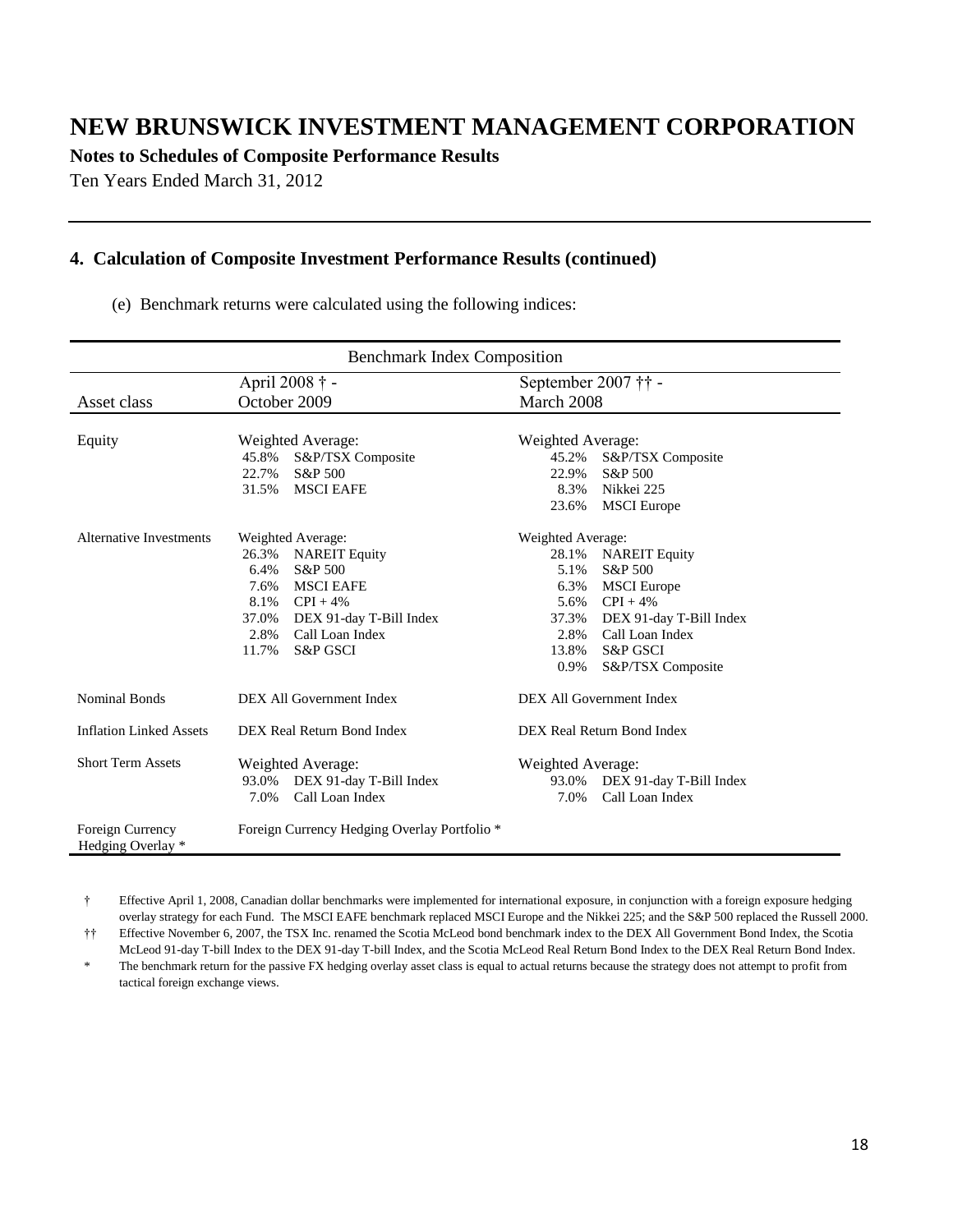**Notes to Schedules of Composite Performance Results**

Ten Years Ended March 31, 2012

#### **4. Calculation of Composite Investment Performance Results (continued)**

(e) Benchmark returns were calculated using the following indices:

| <b>Benchmark Index Composition</b>            |                                         |                          |                                         |                      |                                         |                      |
|-----------------------------------------------|-----------------------------------------|--------------------------|-----------------------------------------|----------------------|-----------------------------------------|----------------------|
|                                               |                                         | February $2007\dagger$ – | January $2006 -$                        |                      | January 2005 -                          |                      |
| Asset class                                   | August 2007                             |                          | January 2007                            |                      | December 2005††                         |                      |
|                                               |                                         |                          |                                         |                      |                                         |                      |
| Equity                                        | Weighted Average:                       |                          | Weighted Average:                       |                      | Weighted Average:                       |                      |
|                                               | 48.4%                                   | S&P/TSX Composite        | 48.4%                                   | S&P/TSX Equity       | 48.2%                                   | S&P/TSX Equity       |
|                                               | 17.2%                                   | S&P 500                  | 17.4%                                   | S&P 500              | 17.4%                                   | S&P 500              |
|                                               | 4.3%                                    | Russell 2000             | 4.3%                                    | Russell 2000         | 4.4%                                    | Russell 2000         |
|                                               | 9.2%                                    | Nikkei 225               | 9.3%                                    | Nikkei 225           | 9.3%                                    | Nikkei 225           |
|                                               | 20.9%                                   | <b>MSCI</b> Europe       | 20.6%                                   | <b>MSCI</b> Europe   | 20.7%                                   | <b>MSCI</b> Europe   |
| Alternative Investments                       | Weighted Average:                       |                          | Weighted Average:                       |                      | Weighted Average:                       |                      |
|                                               | 26.9%                                   | <b>NAREIT Equity</b>     | 26.9%                                   | <b>NAREIT Equity</b> | 27.4%                                   | <b>NAREIT Equity</b> |
|                                               | 1.0%                                    | S&P/TSX Composite        | 1.1%                                    | S&P/TSX Equity       | 2.4%                                    | S&P/TSX Equity       |
|                                               | 4.5%                                    | S&P 500                  | 4.7%                                    | S&P 500              | 4.3%                                    | S&P 500              |
|                                               | 4.4%                                    | <b>MSCI</b> Europe       | 4.5%                                    | <b>MSCI</b> Europe   | 2.8%                                    | <b>MSCI</b> Europe   |
|                                               | 3.4%                                    | $CPI + 4%$               | 3.7%                                    | $CPI + 4%$           | 4.9%                                    | $CPI + 4%$           |
|                                               | 15.2%                                   | <b>S&amp;P GSCI</b>      | 14.4%                                   | <b>S&amp;P GSCI</b>  | 12.8%                                   | <b>S&amp;P GSCI</b>  |
|                                               | 3.1%                                    | Call Loan Index          | 3.1%                                    | Call Loan Index      | 3.2%                                    | Call Loan Index      |
|                                               | 41.5%                                   | Scotia McLeod 91-day     | 41.6%                                   | Scotia McLeod 91-day | 42.2%                                   | Scotia McLeod 91-day |
|                                               |                                         | T-Bill Index             |                                         | T-Bill Index         |                                         | T-Bill Index         |
| <b>Nominal Bonds</b>                          | Scotia McLeod All Government<br>Index   |                          | Scotia McLeod All Government<br>Index   |                      | Scotia McLeod All Government<br>Index   |                      |
| <b>Inflation Linked Assets</b>                | Scotia McLeod Real Return Bond<br>Index |                          | Scotia McLeod Real Return Bond<br>Index |                      | Scotia McLeod Real Return Bond<br>Index |                      |
| <b>Short Term Assets</b><br>Weighted Average: |                                         | Weighted Average:        |                                         | Weighted Average:    |                                         |                      |
|                                               | 93.0%                                   | Scotia McLeod 91-day     | 93.0%                                   | Scotia McLeod 91-day | 93.0%                                   | Scotia McLeod 91-day |
|                                               |                                         | T-Bill Index             |                                         | T-Bill Index         |                                         | T-Bill Index         |
|                                               | 7.0%                                    | Call Loan Index          | 7.0%                                    | Call Loan Index      | 7.0%                                    | Call Loan Index      |
|                                               |                                         |                          |                                         |                      |                                         |                      |

† Effective March 19, 2007, the S&P/TSX MidCap and SmallCap Index benchmarks were replaced with the S&P/TSX Completion Index following S&P's announcement that the S&P/TSX SmallCap Index would be separate from the S&P/TSX Composite Index. The S&P/TSX Completion Index contains the remaining constituents of the S&P/TSX Composite Index.

††Effective December 19, 2005, the S&P/TSX Composite was replaced as a benchmark by the S&P/TSX Equity Index due to the planned introduction of income trust securities into the composite index. Effective January 2007, the S&P/TSX Equity Index was replaced as a benchmark by the S&P/TSX Composite Index following completion of extensive research regarding income trusts as a component of this index and due to the decline in the composition of the companies making up the Equity only index.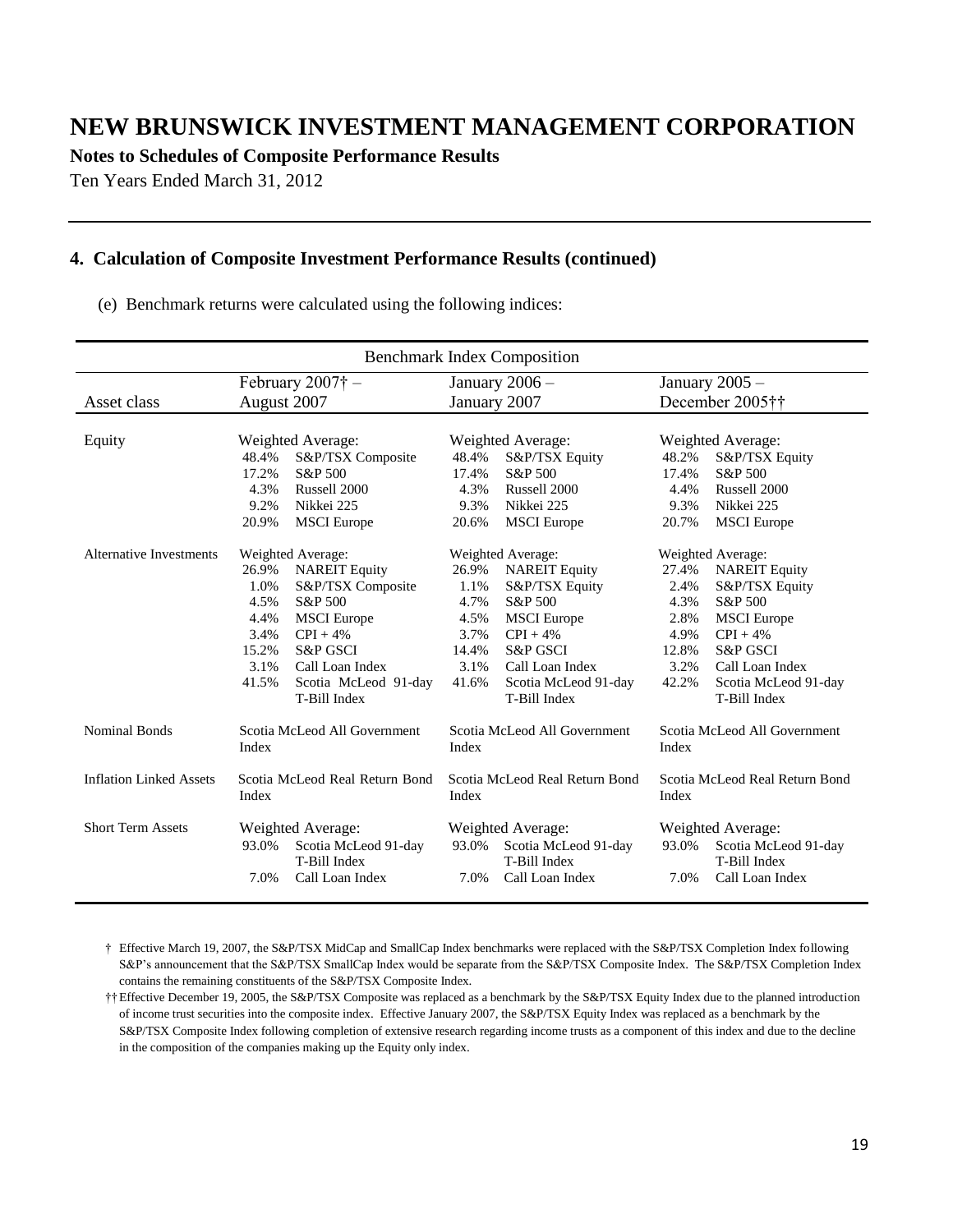**Notes to Schedules of Composite Performance Results**

Ten Years Ended March 31, 2012

#### **4. Calculation of Composite Investment Performance Results (continued)**

(e) Benchmark returns were calculated using the following indices:

| <b>Benchmark Index Composition</b> |                                                                                                                                                                                                                                                               |                                                                                                                                                                                        |                                                                                                                                                                                                                                                                        |  |
|------------------------------------|---------------------------------------------------------------------------------------------------------------------------------------------------------------------------------------------------------------------------------------------------------------|----------------------------------------------------------------------------------------------------------------------------------------------------------------------------------------|------------------------------------------------------------------------------------------------------------------------------------------------------------------------------------------------------------------------------------------------------------------------|--|
|                                    | January $2004 -$                                                                                                                                                                                                                                              | November $2002 -$                                                                                                                                                                      | April 2001 -                                                                                                                                                                                                                                                           |  |
| Asset class                        | December 2004                                                                                                                                                                                                                                                 | December 2003                                                                                                                                                                          | October 2002†                                                                                                                                                                                                                                                          |  |
| Equity                             | Weighted Average:<br>57.1%<br>S&P/TSX Composite<br>S&P 500<br>13.7%<br>3.4%<br>Russell 2000<br>7.3%<br>Nikkei 225<br>16.5%<br><b>MSCI</b> Europe<br>0.4%<br>Call Loan Index<br>1.6%<br>Scotia McLeod 91-day<br>T-Bill Index                                   | Weighted Average:<br>64.0%<br>S&P/TSX Composite<br>8.0%<br>S&P 500<br>2.0%<br>Russell 2000<br>9.0%<br>Nikkei 225<br>17.0%<br><b>MSCI</b> Europe                                        | Weighted Average:<br>TSE300 Total Return Index up to<br>May 1, 2002 and thereafter the<br>S&P/TSX Composite<br>NBIMC's G-6 Index*                                                                                                                                      |  |
| <b>Alternative Investments</b>     | Weighted Average:<br>29.9%<br><b>NAREIT Equity</b><br>3.9%<br>S&P/TSX Composite<br>7.7%<br>S&P 500<br>3.1%<br><b>MSCI</b> Europe<br>0.7%<br>$CPI + 4%$<br>2.4%<br>7.12% annually<br>10.5%<br>Call Loan Index<br>41.8%<br>Scotia McLeod 91-day<br>T-Bill Index | Weighted Average:<br>33.0%<br><b>NAREIT Equity</b><br>17.0%<br>S&P/TSX Composite<br>30.0%<br>S&P 500<br><b>FTSE-100</b><br>5.0%<br>5.0%<br>DAX<br>$CAC-40$<br>5.0%<br>5.0%<br>$MIB-30$ | Weighted Average:<br>33.3%<br><b>NAREIT Equity</b><br><b>TSE Total Return Index</b><br>16.7%<br>up to May 1, 2002 and thereafter<br>the S&P/TSX Composite<br>S&P 500<br>30.0%<br><b>FTSE-100</b><br>5.0%<br>5.0%<br><b>DAX</b><br>$CAC-40$<br>5.0%<br>5.0%<br>$MIB-30$ |  |
| <b>Nominal Bonds</b>               | Scotia McLeod All Government<br>Index                                                                                                                                                                                                                         | Scotia McLeod All Government<br>Index                                                                                                                                                  | Scotia McLeod All Government<br>Index                                                                                                                                                                                                                                  |  |
| <b>Inflation Linked Assets</b>     | Scotia McLeod Real Return Bond<br>Index                                                                                                                                                                                                                       | Scotia McLeod Real Return Bond<br>Index                                                                                                                                                | Scotia McLeod Real Return Bond<br>Index                                                                                                                                                                                                                                |  |
| <b>Short Term Assets</b>           | Weighted Average:<br>80.0%<br>Scotia McLeod 91-day<br>T-Bill Index<br>20.0%<br>Call Loan Index                                                                                                                                                                | Weighted Average:<br>80.0%<br>Scotia McLeod 91-day<br>T-Bill Index<br>Call Loan Index<br>20.0%                                                                                         | Weighted Average:<br>Scotia McLeod 91-day<br>80.0%<br>T-Bill Index<br>20.0%<br>Call Loan Index                                                                                                                                                                         |  |

† From February 2001 for alternative investment class.

\* NBIMC's G-6 index is a weighted average of the following: 32.0% S&P 500 8.0% Russell 2000 20.0% Nikkei 225 10.0% FTSE-100 10.0% CAC-40 10.0% DAX 10.0% MIB-30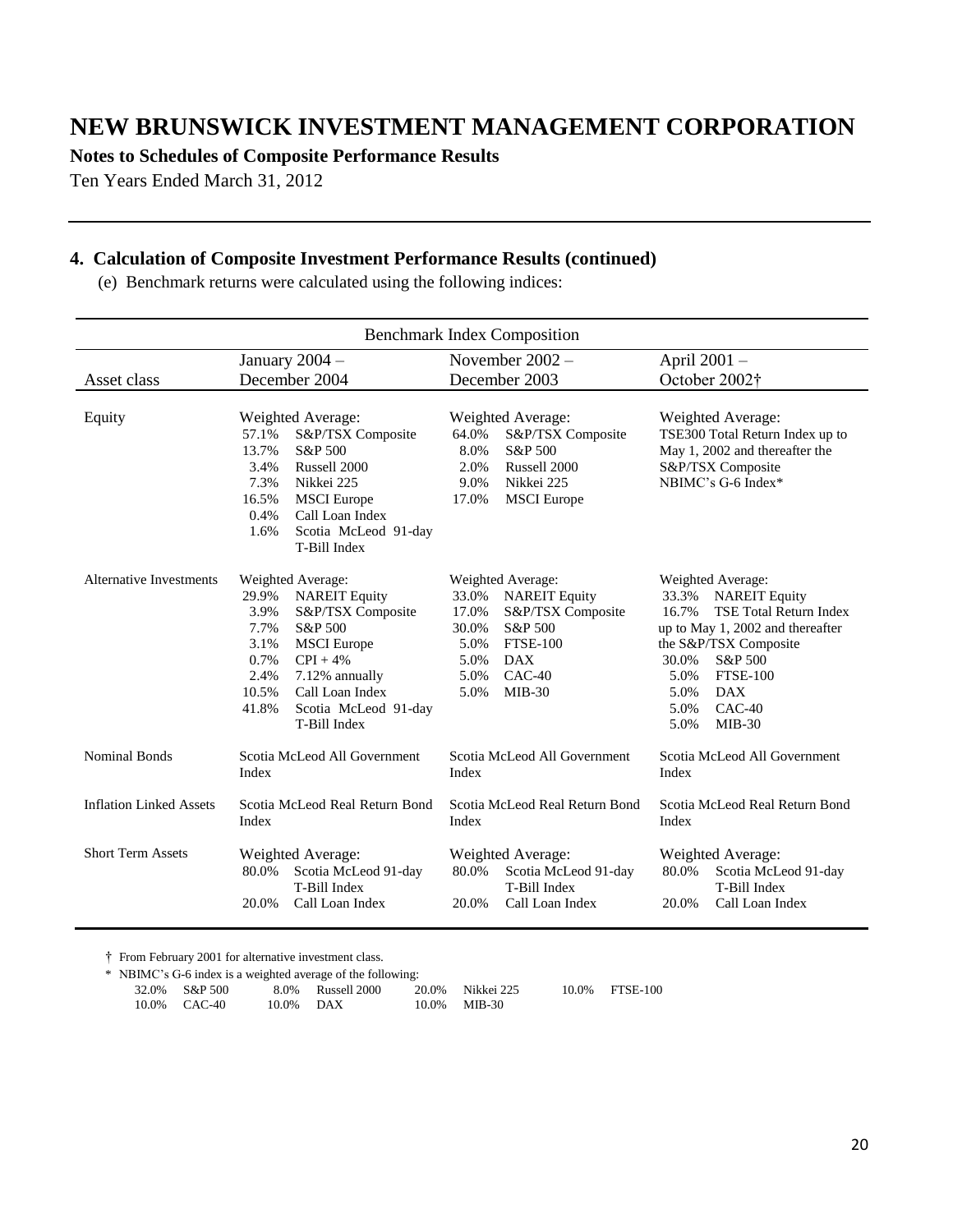**Notes to Schedules of Composite Performance Results**

Ten Years Ended March 31, 2012

### **4. Calculation of Composite Investment Performance Results (continued)**

- (f) Asset class returns include returns from cash and cash equivalents, which are held in each asset class segment of the respective Fund. The Chief Investment Officer of NBIMC sets asset class weightings for each Fund, within tolerances established in the investment policies set by the Board of Directors of NBIMC.
- (g) The composite performance presented in these schedules may not be indicative of future performance. Readers should also be aware that other performance calculation methods may produce different results, and that the results for specific accounts and for different periods may vary from composite returns presented. Comparisons of investment results should consider qualitative circumstances and should be made only to portfolios with generally similar objectives. In calculating the composite performance, no adjustments were made for income taxes, management fees, custodial fees or Fund expenses.
- (h) In the calculation and presentation of performance returns, NBIMC is not aware of any instances in which this presentation does not conform with the laws and regulations of any province or territory of Canada in which NBIMC operates.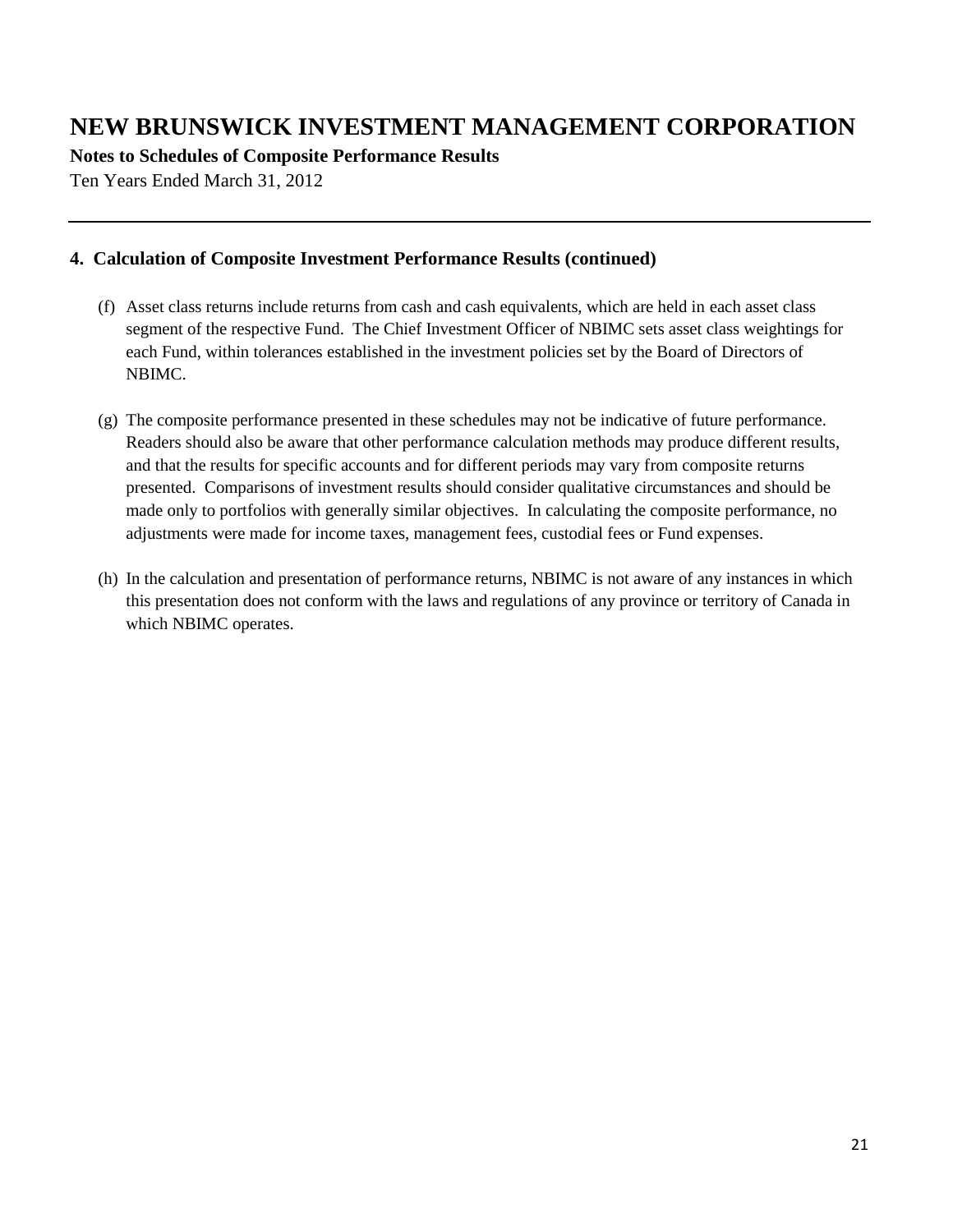**Notes to Schedules of Composite Performance Results**

Ten Years Ended March 31, 2012

#### **5. Derivative instruments and short positions**

Futures contracts, forward foreign exchange contracts, exchange traded and over-the-counter options and swaps, and short positions are used in investment management activities within each Fund.

These derivative instruments are used for various purposes, including:

- to simulate an investment in a particular stock market, but with lower transaction costs;
- to enhance performance returns;
- to modify the cash flow characteristics of an investment; or
- to hedge against potential losses due to changes in foreign exchange rates or stock prices

In using derivative instruments, as described above, NBIMC has established investment criteria, policies and procedures over the extent and use of derivative instruments to manage performance returns and mitigate market risk, credit risk, foreign currency risk and interest rate risk factors.

#### **6. Investment management fees**

Results are presented prior to the deduction of investment management fees, but after the deduction of brokerage commissions and applicable withholding taxes. GIPS<sup>®</sup> require that fee levels be disclosed together with the accompanying schedules of composite performance results so that readers may measure the effect of fees on returns achieved.

Under the authority of the Act, NBIMC recovers its expenses from the Funds under its trusteeship.